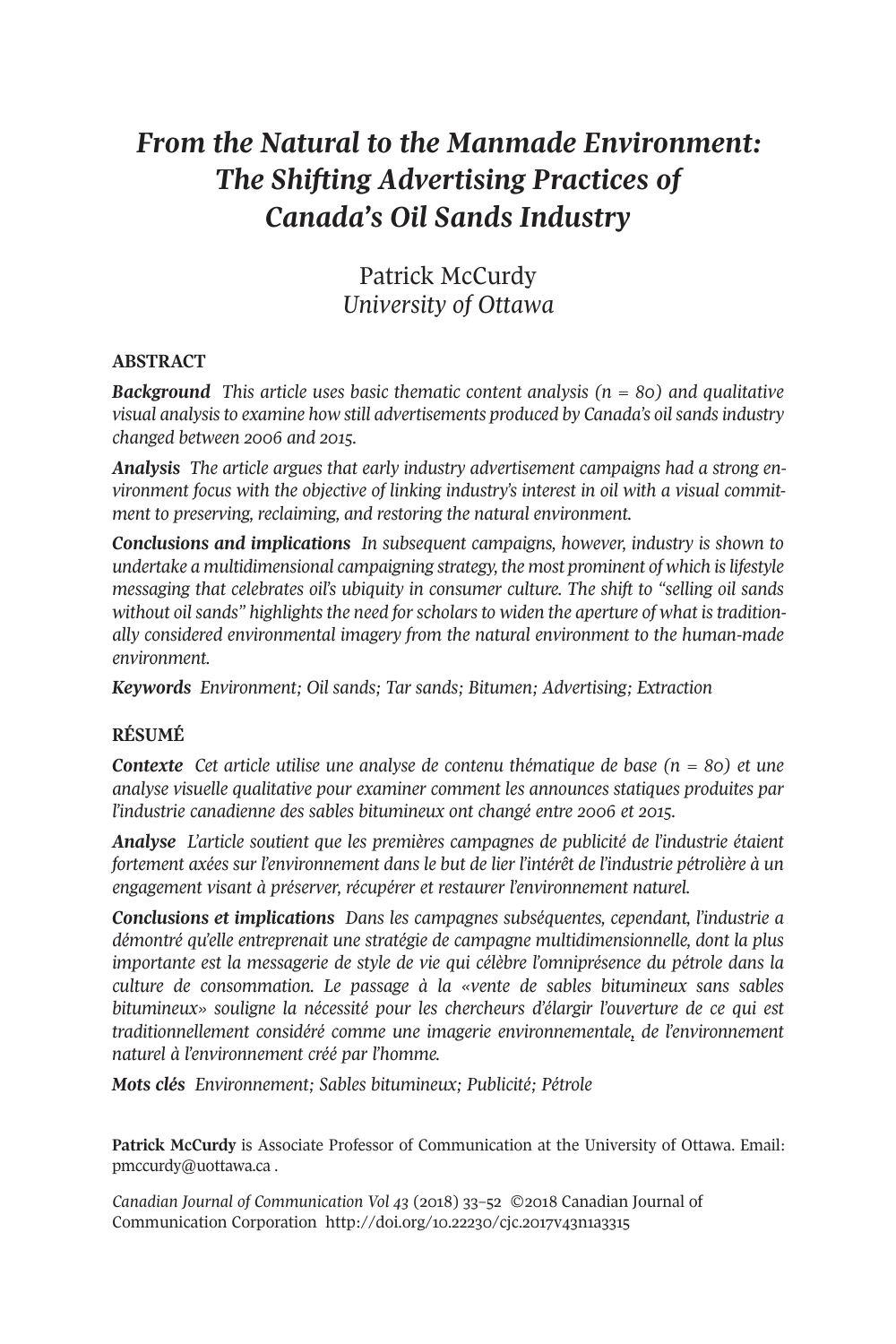## **Introduction**

Referred to by supporters as "oil sands" and detractors as "tar sands," they are a vast deposit of sand, clay, and heavy oil. It is the environmental cost of oil sands production—in energy use, land disturbance, and especially fresh water use—along with the emissions of oil sands operations *and* the planetary cost of continuing fossil fuel extraction at a time when society must transition away from fossil fuels that has transformed the oil sands into a symbol of international contestation. Situated in the sparsely populated boreal forests of northeastern Alberta, the oil sands are a resource relatively few Canadians will ever experience directly. Nonetheless, the oil sands are the subject of much political debate and are arguably Canada's most contentious natural resource, nationally and internationally. The fate and future of Alberta's oil sands remains the subject of an ongoing mediated struggle for the public imagination between industry, government, civil society, and Aboriginal people.

Although the large-scale production of Alberta's oil sands has been underway since 1967, it is only since the early 2000s, and particularly since 2005, that opposition against the oil sands has coalesced (Katz-Rosene, 2017). During this time, Aboriginal groups, as well as local, national, and international environmental networks, have mounted a number of highly visible anti-oil sands campaigns (McCurdy, 2017). Opponents have targeted the industry's energy-intensive production practices, the environmental impact of oil sands development, the extractive industry's contribution to global climate change, as well its relationships with Aboriginal people. Oil sands supporters, on the other hand, have responded with publications and advertising campaigns highlighting issues such as their commitment to environmental stewardship, the value of the sands to the Canadian economy, and the ethical and moral superiority of Canadian oil.

In tandem with political contention, a large and growing body of scholarship has evolved debating the oil sands' future (Gailus, 2012; Kelly, 2009; Laxer, 2015; Levant, 2010; Marsden, 2007; Nikiforuk, 2010; Sweeny, 2010).As will be discussed laterin this article, less scholarship has considered how stakeholder representations of the oil sands—the risks and rewards have evolved overtime. This research gap is significant as mediated representations, from advertisements and corporate reports to campaign materials and fact sheets, offer vital resources for making sense of the social, cultural, political, and environmental issues tied to this resource and petroculture more generally (cf. Szeman, 2017). Consequently, this article, which draws from the larger research project *Mediatoil* (n.d.), is interested in how oil sands industry stakeholders have portrayed the costs and benefits of oil sands development in their print advertisements between 2006 and 2015 ( $n = 80$ ). The timeframe studied here begins just prior to the oil sands' politicization through to the end of data collection for the Mediatoil project (December, 2015). In what follows, the article offers both a basic quantitative content analysis as well as a qualitative critical visual analysis of select advertisements from oil sands industry stakeholders with particular attention given to the ads of Cenovus Energy and Enbridge. In so doing, it explores themes across the still advertisement corpus analyzed, places them in a broader context of oil sands campaigning, and considers the patterns and consequences of shifts in industry discourse. To this end, the article begins by establishing media as a site of struggle. This is followed by a selective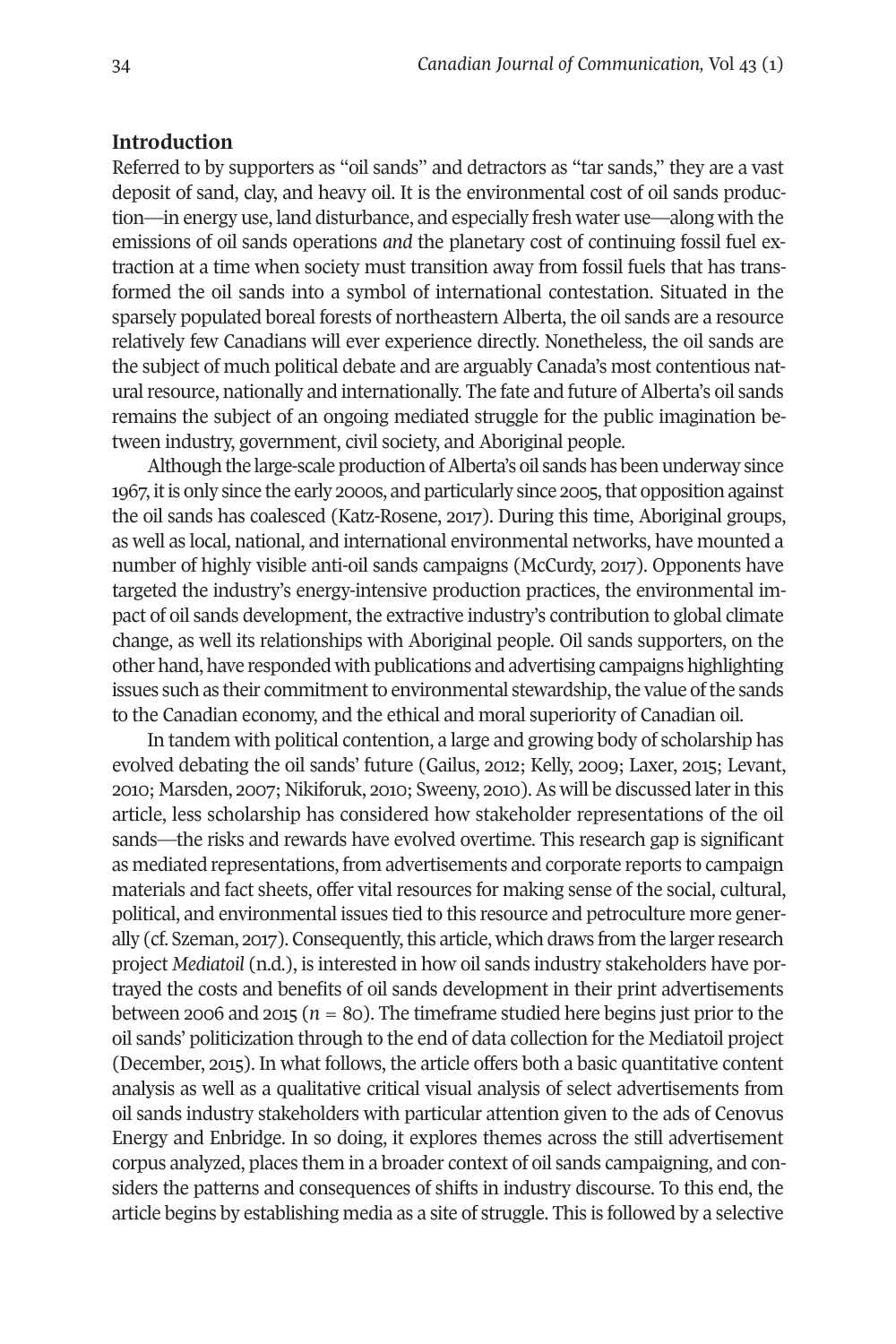review of environmental communication and, in particular, oil sands-related scholarship to both situate the current article and establish its conceptual framework. Next, the methodology is presented, followed by a historical positioning of industry's oil sands campaigning and an analysis of the representation of the natural and humanmade environment in industry advertising campaigns.

#### **Media and the environment as sites and sources of political**

Representation matters. Mediated representations of social and political issues are both sites and sources of political contention (Castells, 2009; Couldry, 2013; Silverstone, 2007). The concept of the media frame and the process of framing (Entman, 1993; Fisher, 1997; Van Gorp, 2007) has been adapted by media scholars to explain and analyze the media's presentation of reality and the struggles over and through this representation (Gamson, Croteau, Hoynes, & Sasson, 1992). Responding to Nick Couldry's (2013) challenge to decentre media studies, the act of framing can be understood as a "media practice" that involves deliberately creating and positioning media texts with the aim of crafting an intended representation to a public or audience (Fisher, 1997; Scheufele, 1999). Drawing from the sociology of practice (Reckwitz, 2002; Schatzki, 1996, 2002), this media practice orientation can help avoid a media-centric analysis by viewing media framing as part of other social practices and, indeed, part of a larger social struggle. This is particularly important given the complexities of the oil sands debate and its links to social policy, and the need to acknowledge the larger political, social, and economic context (Van Gorp, 2007).

To be clear, media representation is not just undertaken by the media but *for*the media by individuals, organizations, and their proxies—such as ad agencies and public relations firms—in their interactions with media, but also in producing their own media. From press releases to social media feeds, from corporate sustainability reports to branded national advertising campaigns, a multiplicity of media texts feed into the construction, representation, and contestation of social issues. In the context of such struggles, stakeholders have differing resources (economic, political, social, symbolic) available to them and both work with and compete against each other to promote their preferred framing of an event or issue in what William Gamson and Gadi Wolfsfeld (1993) call "symbolic contests" (p. 119). Media—in the broadest sense of the word—can thus be viewed as representational arenas where actors with competing ideas and resources actively engage in symbolic contests with parties deliberately packaging and framing issues to best represent their stance and stake in the matter at hand (Gamson & Wolfsfeld, 1993).

Given that the length of symbolic contests varies, William Gamson, David Croteau, William Hoynes, and Theodore Sasson (1992) stress the importance of studying the representation of a contested social issue over a long period oftime so as to capture an issue moving from an uncontested to a contested realm. Such a perspective, they argue, offers greater context by allowing analysts to examine how, on various sides of a symbolic contest, competing representations emerged and evolved, and also to charttheir shifting outcomes, alliances, and attributes (Gamson, Croteau, & Hoynes, 1992; Snow & Benford, 1988). This elongated approach is particularly helpful in order to track the increase in activity and attention, as well as changes in players and campaigns for stake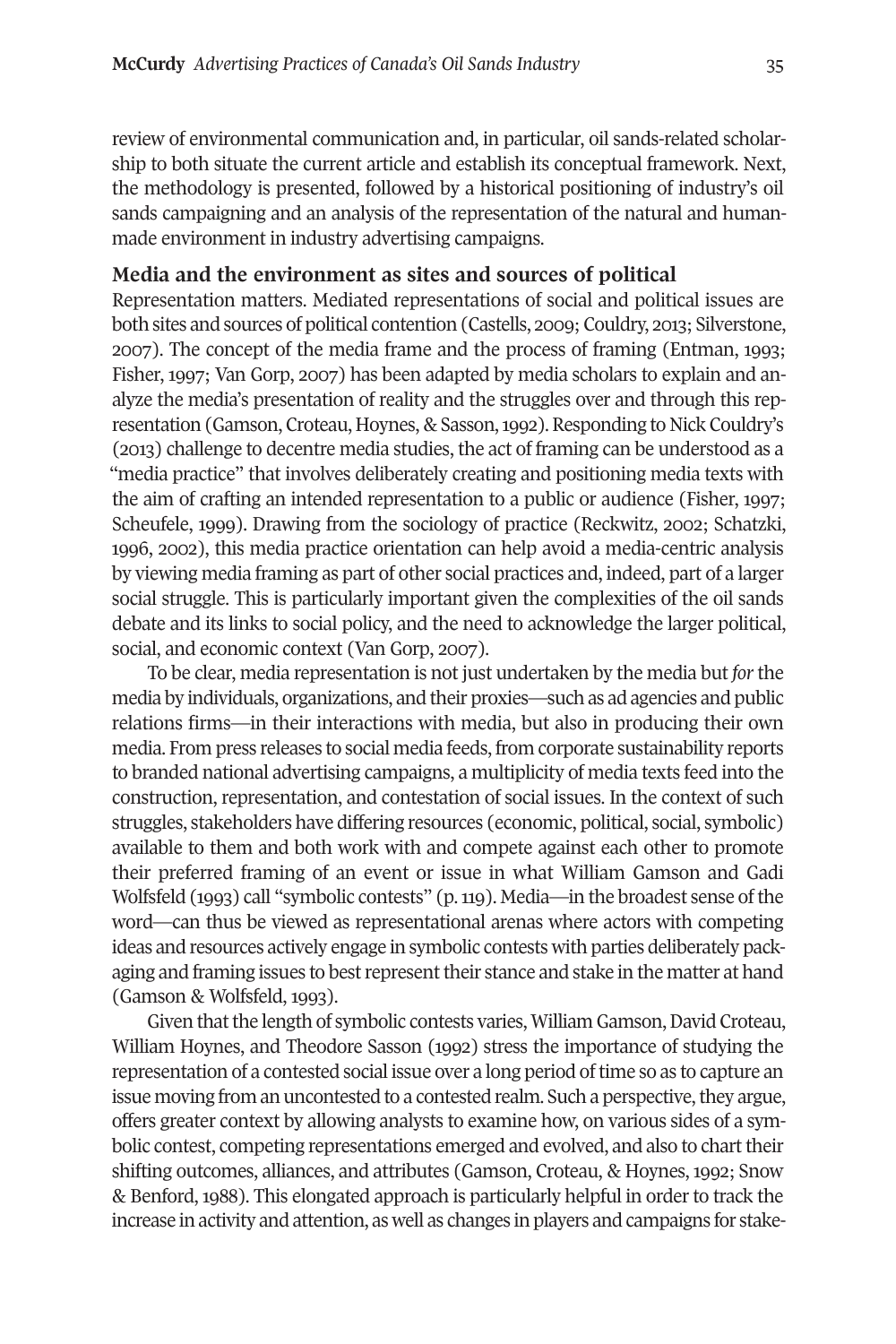holders active in the struggles overthe oil sands, and to situate the specific advertising campaigns this article focuses on within a longer social and political trajectory.

While general media theory helps establish media as a reflexive site and source of social struggle, it is scholarship from environmental communication that offers insight into how environmental issues have been represented in the mediated arena. This article is particularly inspired by the emerging body of scholarship analyzing the visual representation of environmental issues (Hansen, 2011; Hansen & Machin, 2008, 2013; Meisner & Takahashi, 2013; Parak, 2013; Schlichting, 2013; Takach, 2013, 2017).

Much, though not all, of the scholarship studying oil sands and the media has focused on journalists or news media output (Perron, 2013). For example, Jillian Paskey and Gilliam Steward (2012) studied the sources used by oil sands journalists in their stories. Meanwhile, Laura Way (2011, 2013) compared the uptake of what Prime Minister Stephen Harperlabeled Canada's "emerging energy superpower" frame in oil sands-related stories across three Canadian newspapers.Journalistic practices and news output remains an important and active area of inquiry. However, less scholarship has analyzed other oil sands texts, such as promotional and marketing material (e.g., advertising campaigns, annual reports, investor notes), which contribute to this issue's public representation. Paskey, Steward, and Amanda Williams (2013) tracked the economic, environmental, and social discourses in Alberta of a collection of oil-sands related terms, yet focus strictly on text at the expense of analyzing oil sands visuals.

Visuals are key resources in any mediated struggle and thus are critical features to study, along with texts, to better understand the context, evolution, and attributes of contention. Way (2013) acknowledged the need forresearch into the visual elements ofthe oil sands debate. Some recent academic work in this area includes Geo Takach's (2013) critical visual discourse analysis of an oil sands-related branding presentation produced by the Alberta government's Public Affairs Bureau. Chaseten Remillard (2011) studied the visual communication ofrisk as portrayed in a*National Geographic* photographic essay about the oil sands. Rebecca Kim (2012) focused on newsprint advertisements produced by Shell International in relation to the Alberta oil sands. Kim (2012) concluded that new legislation is needed to prevent misleading advertisements about the oil sands industry. Perhaps the most relevant research in this domain has been undertaken by Debra Davidson and Mike Gismondi (2011, 2012), who conducted archival research into the visual history of the oil sands from its early development in the 1880s to the rise of industrial production in 1967. Their insightful visual analysis charts the development of an industrial gaze during this time, arguing that two "exceptionally positive storylines" (2012, p. 69) are present in the oil sand's historicalrepresentation. The first is "the application of human ingenuity, science, and technology to release useable crude oil from the bonds of sandy bitumen" (2012, p. 70), and the second focuses on "the key importance of the Alberta state and public investment in the process to open Alberta's northern wilderness to commercial investment and industry." This research is particularly interested in the storyline of technology, "scientism and technologism" (2012, p. 98) identified by Gismondi and Davison. Indeed, the theme of technology and progress is a common trope in environmental communication (Cox & Pezzullo, 2016; Hansen 2011).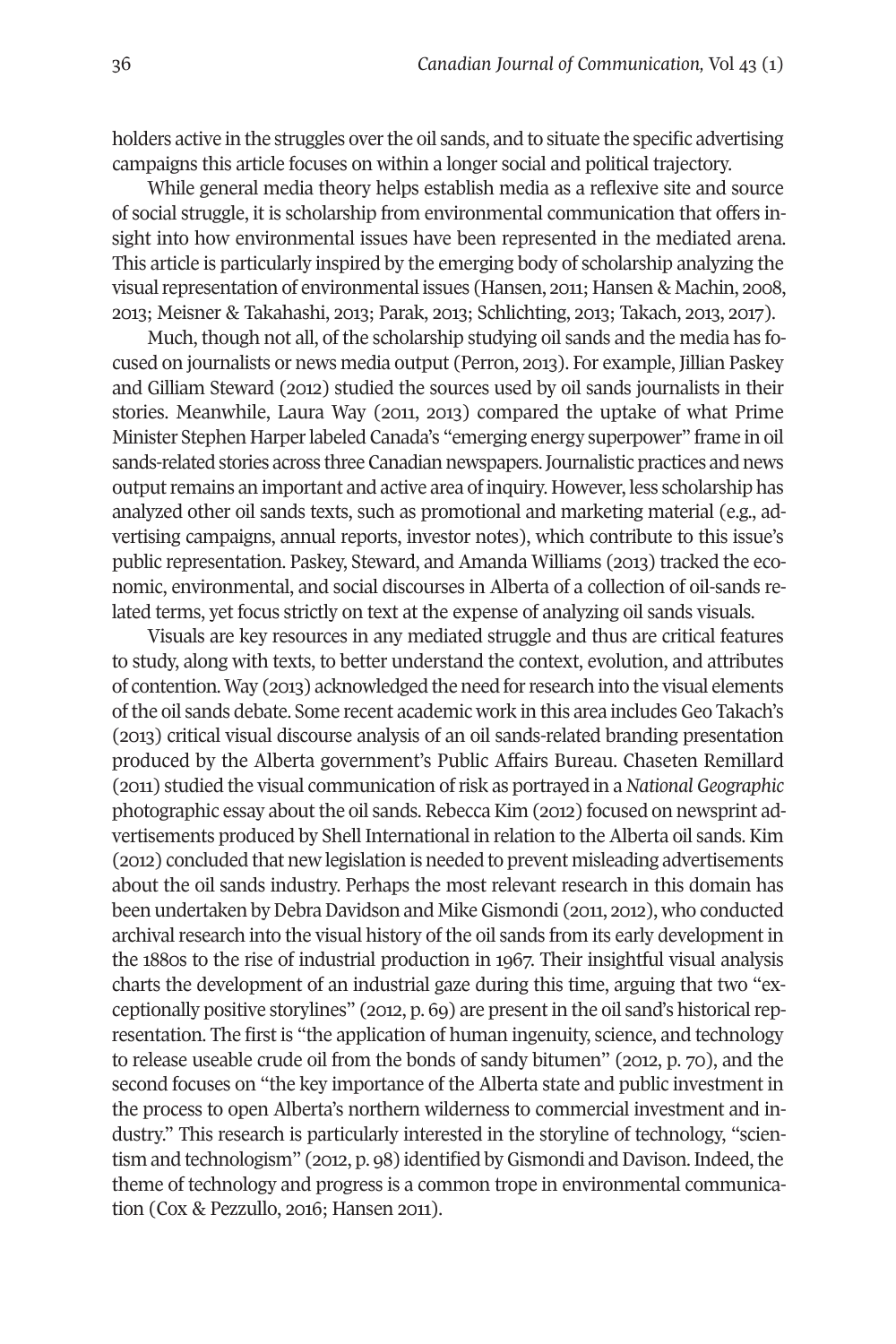Also of interest are what Parak (2013) terms eco images, which are visual images informed by a decisively environmental agenda. Such images, Parak (2013) argues, are "distinguished from other forms of landscape and nature depictions by their purposeful, non-verbal communicative function" and "... enter the public sphere with an explicit political intention behind them, meant to alter environmental convictions" (pp. 5–6). However, as the analysis will make clear, there is a need to extend our conceptualization of what an eco image is, and that it not only includes the "natural" environment but the human-made environment as well. Before exploring this notion further in the analysis section, the methodology deployed in this study must be discussed.

## **Methodology**

The analysis is inspired by Darryn DiFranceso and Nathan Young's (2010) split method approach to analyzing climate change imagery using both quantitative content analysis and visual discourse analysis. Data has been collected and analyzed through a mixedmethods design involving archival research, content analysis and qualitative document and/image analysis. The advertisements analyzed are taken from a larger research project known as Mediatoil. The Mediatoil (n.d.) project is a purpose-built database ofresearch-generated visuals (Pauwels, 2011) analyzing how the representational practices of select Canadian oil sands stakeholders have evolved over time. All oil sands stakeholders were placed into one of four categories: Aboriginal peoples, civil society, government, and industry. Mediatoil texts were systematically collected by identifying government, industry, civil society, and Aboriginal peoples as active stakeholders in the oil sands. For each stakeholder identified, all available promotional materials (including reports, advertisements, factsheets, trade publications, campaign material, and video) were downloaded from their website. All available material, regardless of the date it was created, was collected during the research period between January 1, 2014, and May 31, 2016. Archive research was also conducted at the Glenbow Museum in Calgary, Alberta, and the University of Calgary, with relevant material being scanned or photographed and deposited in the database. Mediatoil now contains over 2,800 individual entries.

Promotional material by its very nature is ephemeral, evolving in tandem with political currents and pressures. As Anders Hansen and David Machin (2013) note, the "temporal/processual dimension of signification" (p. 156) of environmental issues, which includes the oil sands, is anything but static. This article focuses exclusively on industry stakeholders and is particularly interested in their still advertisements and how they evolved over time. It is based on the analysis of 80 individual industry still advertisements produced by nine industry stakeholders (Canadian Association of Petroleum Producers [CAPP], Canadian Energy Pipeline Association [CEPA], Cenovus Energy, Enbridge, Shell Canada, Suncor, Syncrude, Total, and TransCanada) published between 2006 and 2015. Still advertisements include both print ads and billboards.An annual breakdown of the total number of ads by industry stakeholder analyzed for this article is presented in Table 1. While data collection was thorough, consistent, and systematic, the ads analyzed collected for the Mediatoil project may not be comprehensive. It is possible some stakeholder ads may be missing or may have run in markets or in media not captured by the researcher or research team. Despite any such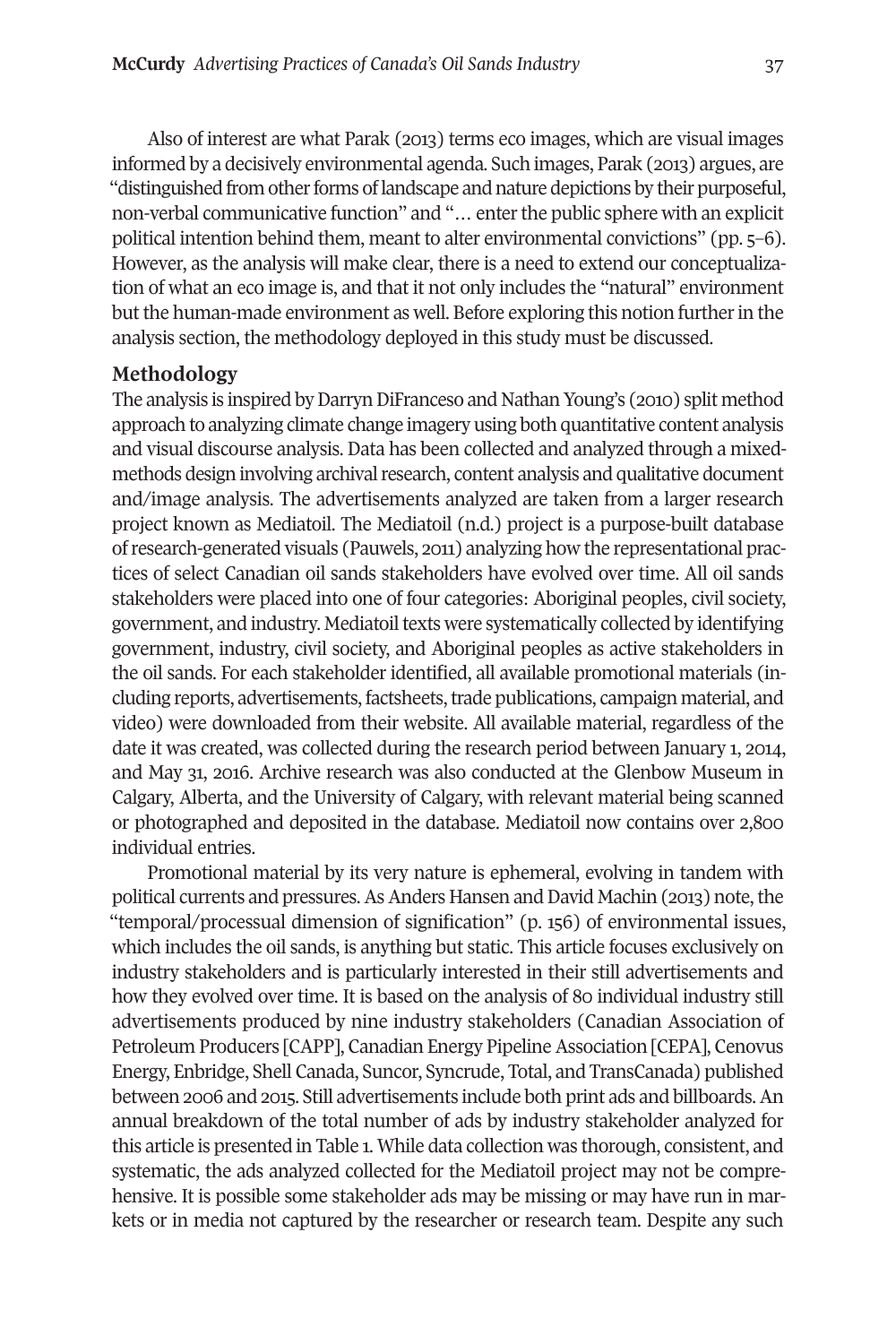potential lapses, this article's corpus accurately captures themes developed and deployed by oil sands industry stakeholders.

| Date<br>published | Total<br>number<br>of ads<br>per year | $CAP**$        | CEPA*    | Cenovus<br>Energy | Enbridge       | Shell<br>Canada | Suncor<br>Energy | Syncrude | Total<br>Canada | TransCanada |
|-------------------|---------------------------------------|----------------|----------|-------------------|----------------|-----------------|------------------|----------|-----------------|-------------|
| 2006              | 5                                     | 0              | $\bf{0}$ | 0                 | 0              | 0               | 4                | 1        | 0               | 0           |
| 2007              | 0                                     | 0              | $\bf{0}$ | 0                 | 0              | 0               | 0                | 0        | 0               | 0           |
| 2008              | $\overline{2}$                        | 0              | $\bf{0}$ | 0                 | 0              | 1               | 0                | 0        | 1               | 0           |
| 2009              | $\overline{2}$                        | 0              | $\bf{0}$ | 0                 | 0              | 0               | 0                | 1        | 1               | 0           |
| 2010              | 8                                     | $\overline{7}$ | $\bf{0}$ | 0                 | 0              | 0               | 0                | 1        | 0               | 0           |
| 2011              | 17                                    | 13             | $\bf{0}$ | 4                 | 0              | 0               | 0                | 0        | 0               | 0           |
| 2012              | 4                                     | 4              | $\bf{0}$ | 0                 | 0              | 0               | 0                | 0        | 0               | 0           |
| 2013              | 6                                     | 1              | 4        | 0                 | 0              | 0               | 0                | 0        | 0               | 1           |
| 2014              | 23                                    | 0              | 12       | 4                 | $\overline{2}$ | 0               | 5                | 0        | 0               | 0           |
| 2015              | 13                                    | 3              | 8        | 0                 | $\overline{2}$ | 0               | 0                | 0        | 0               | 0           |
| All ads           | 80                                    | 28             | 24       | 8                 | 4              | 1               | 9                | 3        | $\overline{2}$  | 1           |

**Table 1: Number of still ads by year and industry stakeholder**

*Notes:* CAPP: Canadian Association of Petroleum Producers; CEPA: Canadian Energy Pipeline Association

The corpus of 80 advertisements was first coded to categorize the ad's primary theme. Thematic interest was theoretically informed by conventions identified by past oil sands scholarship (Davison & Gismondi 2012; Gismondi & Davidson, 2011; Paskey et al, 2013; Takach, 2013) and subsequently developed inductively using Ulrich Flick's (1998) thematic coding. This resulted in nine mutually exclusive themes: environment, economy, emergency preparedness, industry innovation and technology, nationalism, oil-related lifestyles and products, nationalism, pipelines, project consultation and policy, and social development. Each ad was assigned to a primary category based on the totality of the images and text. Patterns suggested in the quantitative content analysis were subsequently explored further via visual discourse analysis to examine dominant themes in industry ads and how these changed over time. As Remillard (2011), in his visual analysis of a 2009 *National Geographic* oil sands photo essay argues, "given the cultural and constructed nature of meaning, visual objects are always produced by and in turn help to reproduce certain existent *ways* of seeing" (p. 132, italics in original). Thus, studying the "ways of seeing" (Hansen & Machin, 2013, p.155) articulated in oil sands advertisements sheds light on the public vocabulary employed by stakeholders to engage (or disengage) the public in debates over the oil sands.

Despite or perhaps *in spite* of the popularity of visual methods, Luc Pauwels (2011) is critical of the lack of "integration" between the various disciplines, which results in visual methodologies being "reinvented over and over again without gaining much methodological depth and often without consideration of long existing classics in the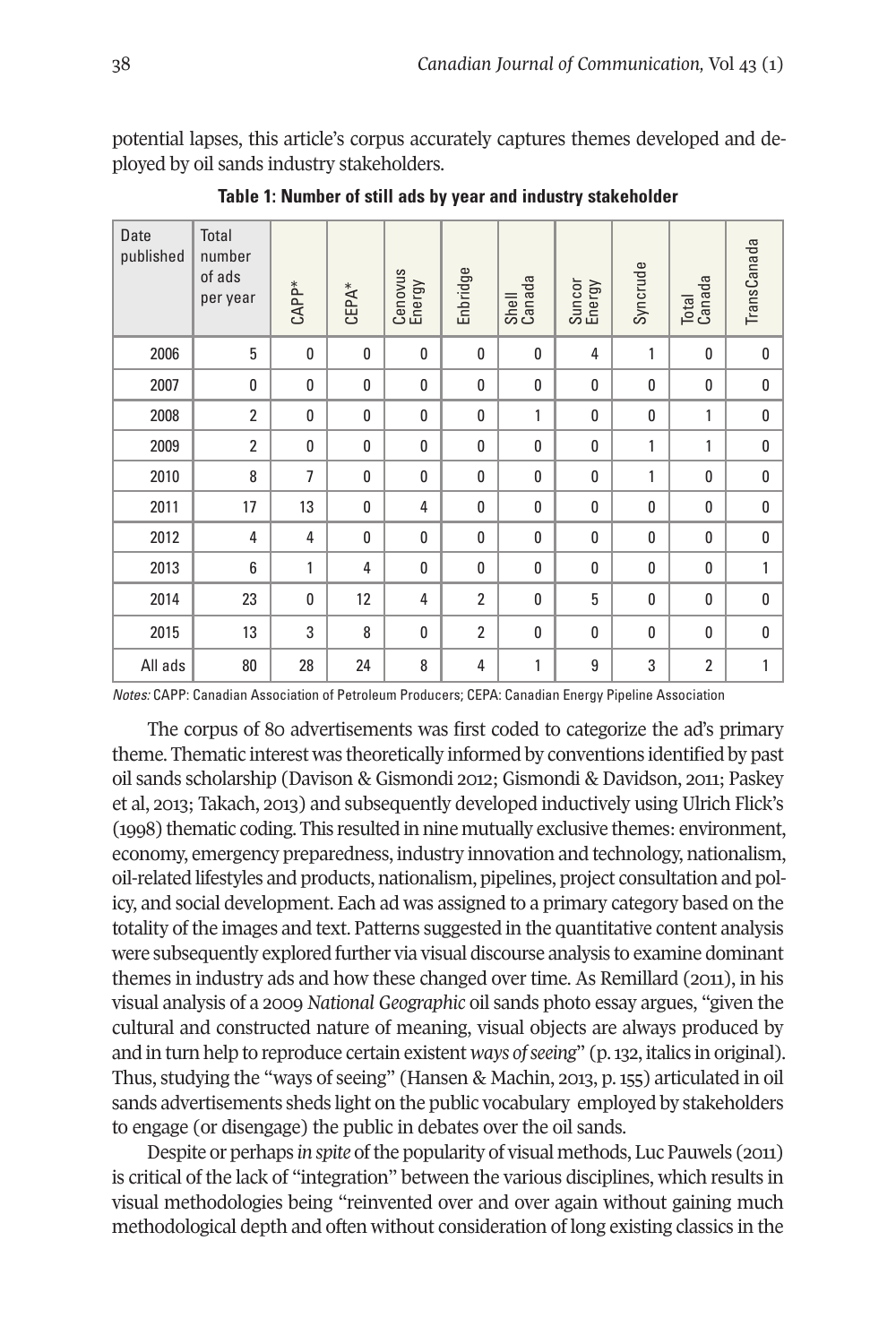field" (p. 4). In an effort to correct this problem, Pauwels (2011) proposes an "integrated framework for visual social research"  $(p, 4)$  that emphasizes, among other things, the importance of context and "cultural knowledge" in order to appreciate the context that images were generated in. Writing about visual analysis, Hansen and Machin (2013) break down the concept of context further into three components contemporary scholarship should acknowledge. First, the *communicative* context involves genre conventions, medium (print, radio, television), and the representational limits of that medium, which together "set boundaries for and guide the way in which we, as viewers/consumers, make sense of images" (p. 160). Second, the *cultural* context tasks scholars to make explicit the "deep-seated cultural conventions, narratives and values" (p. 161) that drive, underwrite, and reinforce representations of the environmental. Lastly, by acknowledging the *historical* context of the environmental images, scholars can position their texts under study within a broader and reflexive campaign. This article incorporates aspects of the communicative, cultural, and historical context of oil sands advertising into the below analysis. This is achieved by discussing high-level trends over time, drawn from the initial content analysis, as well as by discussing specific advertisements in detail.

#### **The evolution of oil sands industry advertising**

In 1995 the Alberta National Task Force on Oil Sands Strategy (NTOSS) released a report titled *The Oil Sands: A New Energy Vision for Canada* (NTOSS, 1995). Among other things, the report acknowledged the need to brand Alberta bitumen and better sell it to Canadians. However, industry and government stakeholders failed to act seriously on this recommendation. In fact, it was not until 2010 that the Canadian Association of Petroleum Producers (CAPP), an industry lobby whose member companies produce about 90 percent of Canada's crude and natural gas, launched its first serious national advertising campaign. The campaign was instigated following a barrage of culture jams, direct actions, and "image events" (DeLuca, 2009, p. 1) by environmental nongovernmental organizations (eNGOs), such as Greenpeace, World Wildlife Fund (WWF), and ForestEthics. The roots of these protests can be traced back to a late-2005 eNGO declaration calling upon the Canadian government to transition away from oil sands development toward sustainable energy (Katz-Rosene, 2017). A key discursive accomplishment of eNGO campaigning was to transform the "tar sands" from a decades-old colloquial term rooted in bitumen's tar-like viscosity and appearance to a politically loaded signifierthat actively opposed the oil sands industry.

#### *Industry has entered the game: Oil sands today*

Responding to growing opposition, CAPP hired a risk-communication specialist in 2008 to assist in designing a new public relations campaign, the fruits of which were first made public in 2010 underthe banner "Oil Sands Today" (Tait, 2010). Within the corpus studied, seven of the eight still ads published by the oil sands industry in 2010 were by CAPP (see Table 1). In 2011, CAPP accounted for 13 of the 17 industry advertisements (see Table 1). Thematic analysis of industry ads run in 2010 and 2011, the majority of which were by CAPP, shows a strong preference for environmental messaging (see Table 2): 16 of the 25 ads published during this two-year period had the environment as its primary focus. Meanwhile, three ads focused primarily on the eco-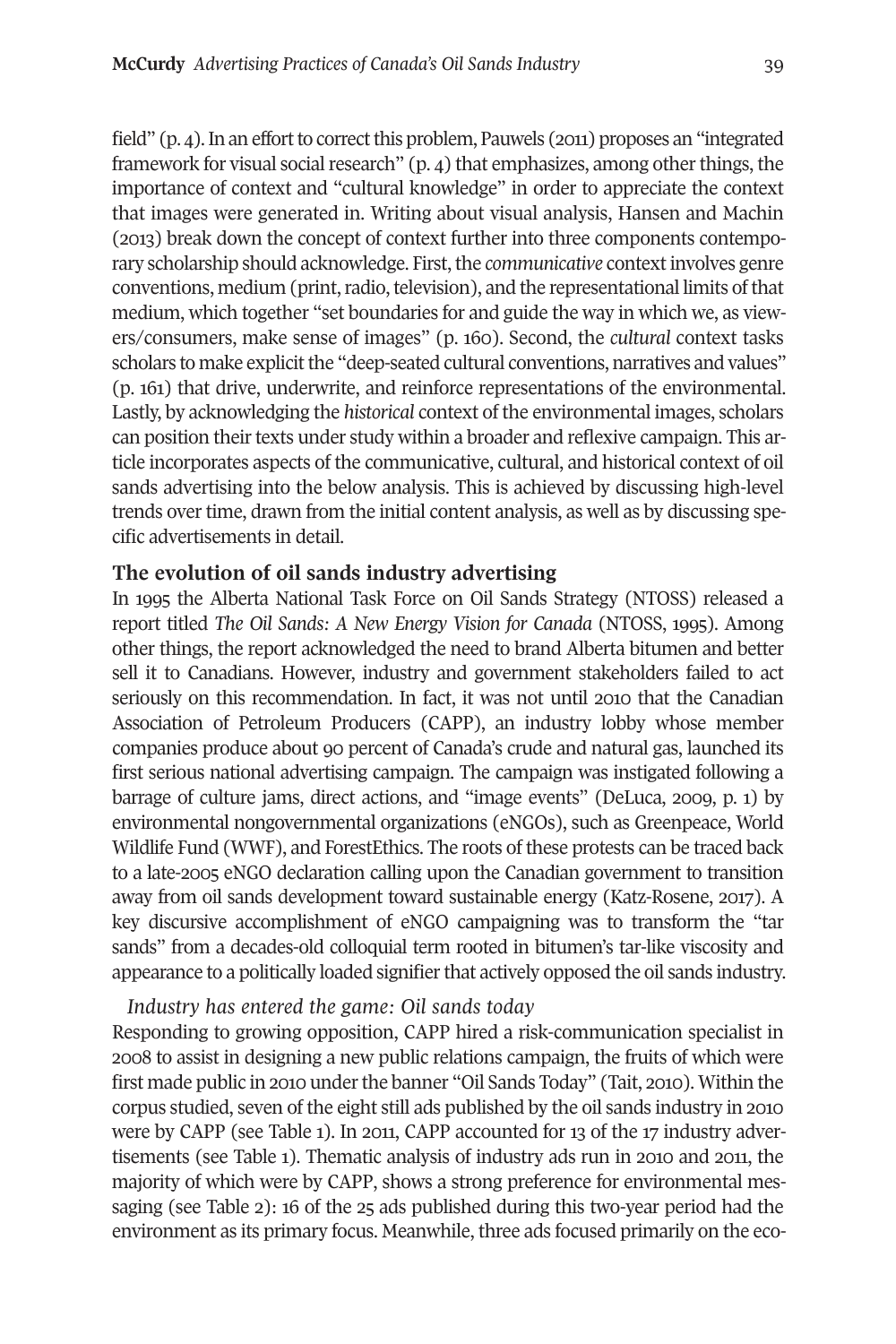nomic aspects of the oil sands (such as jobs and economic growth), three ads (all from Cenovus Energy's "More Than Fuel" series, which is discussed later in this article) focused on the role of oil in the consumer lifestyle, and a single ad focused on social development, meaning a reference to public services and community development.

| Date<br>published | Environment    | Economy        | preparedness<br>Emergency | innovation &<br>technology<br>Industry | Lifestyle and<br>products | Nationalism | Pipelines | consultation<br>& policy<br>Project | Social<br>development |
|-------------------|----------------|----------------|---------------------------|----------------------------------------|---------------------------|-------------|-----------|-------------------------------------|-----------------------|
| 2006              | 3              | 1              | 0                         | 0                                      | 0                         | $\bf{0}$    | 0         | 0                                   | 1                     |
| 2007              | $\mathbf{0}$   | 0              | 0                         | 0                                      | $\bf{0}$                  | 0           | 0         | 0                                   | 0                     |
| 2008              | 0              | 1              | 0                         | 1                                      | 0                         | 1           | 0         | 0                                   | 0                     |
| 2009              | $\overline{2}$ | 0              | 0                         | 0                                      | $\mathbf{0}$              | 0           | 0         | 0                                   | $\mathbf{0}$          |
| 2010              | 6              | 0              | 0                         | 1                                      | 1                         | 0           | 0         | 0                                   | $\mathbf{0}$          |
| 2011              | 10             | 3              | 0                         | 0                                      | 3                         | 0           | 0         | 0                                   | 1                     |
| 2012              | 1              | $\overline{2}$ | 0                         | 0                                      | $\bf{0}$                  | 0           | 0         | 0                                   | 1                     |
| 2013              | 0              | $\overline{2}$ | 4                         | 0                                      | $\bf{0}$                  | 1           | 0         | 0                                   | 0                     |
| 2014              | $\overline{2}$ | 3              | 12                        | 0                                      | 12                        | 0           | 3         | $\overline{2}$                      | 4                     |
| 2015              | $\overline{2}$ | 0              | 8                         | $\overline{2}$                         | $\overline{2}$            | 3           | 0         | $\overline{2}$                      | 1                     |
| All ads           | 26             | 12             | 24                        | 4                                      | 18                        | 4           | 3         | 4                                   | 8                     |

**Table 2: Oil sands industry ads by year and primary theme**

Given that environment was the central focus of the overwhelming majority of ads in 2010–2011, the representation of the environment merits further attention. Of specific interest is CAPP's "Oil Sands Today" multimedia campaign, which used print, television online, and outdoor ads and accounts for 20 of the 25 ads in the corpus for 2010–2011. A key communicative objective of "Oil Sands Today" was to humanize the industry by profiling individual oil sands workers and emphasizing their commitment to protecting and restoring the natural environment.

The bus shelter advertisement presented below in Figure 1 is representative of CAPP's efforts to situate the oil sands within a "romantic gaze" (Takach, 2013). Perhaps what stands out most about this advertisement is the proclamation "THE land MAT-TERS." The words "the" and "matters" are presented in bold solid white capital letters, while "land" is in lowercase and coloured deep grey with some opacity. Strung together, the importance of the land and thus by extension, the importance of nature, is presented visually and metaphorically as a black and white issue. The position CAPP takes regarding the sanctity of the natural environment is clear: "THE land MATTERS." Underneath and to the right of this statement is a professional portrait, cropped at the shoulder, of a middle-aged balding Caucasian male wearing glasses. In the portrait, the man, who is identified by simple white text as "Steve Gaudet" of "Syncrude Canada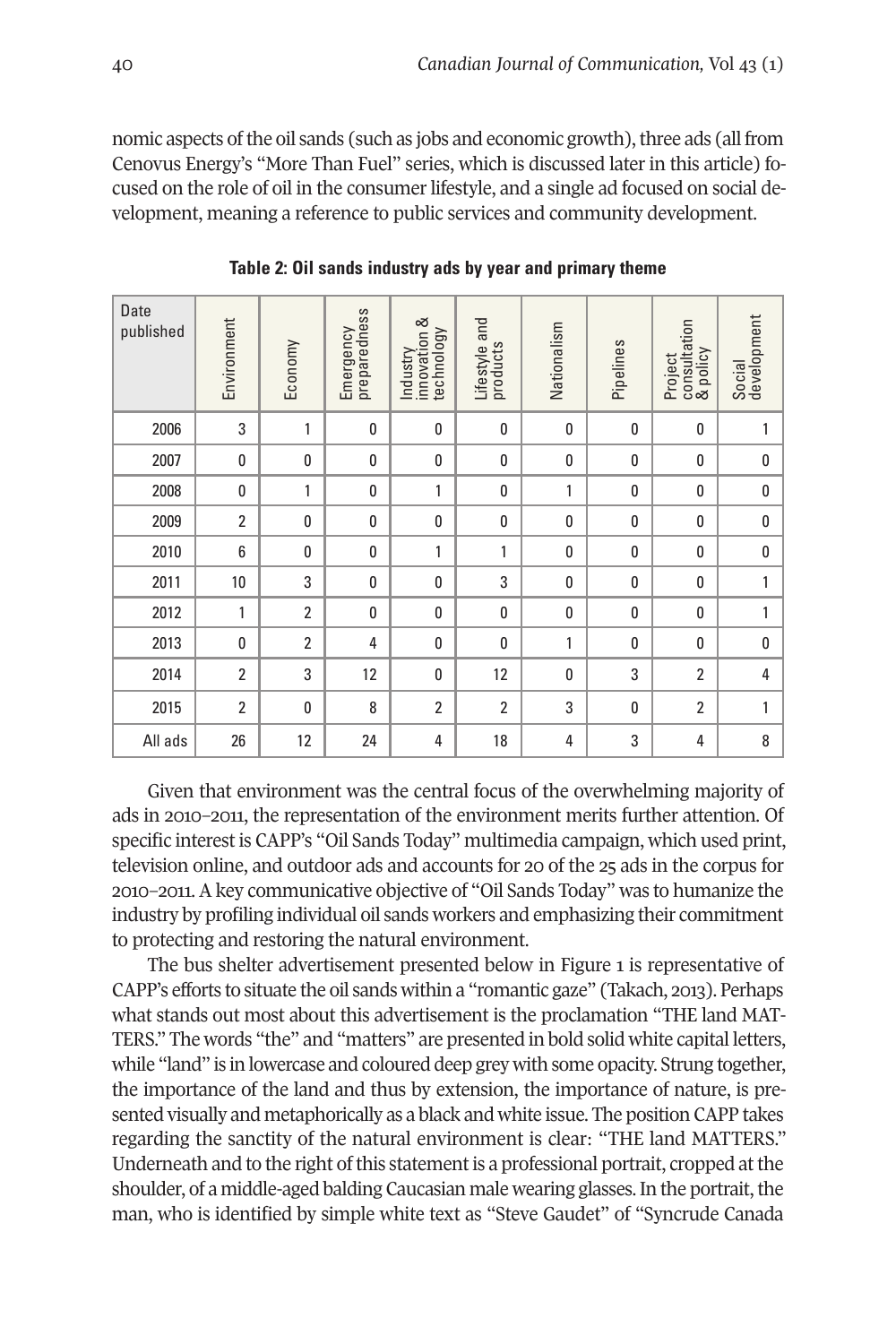Ltd.," sports a moustache and is clad in a light blue dress shirt. By wearing a business casual spread collar shirt, as opposed to a more formal shirt and tie or suit, Mr. Gaudet appears personable, approachable, yet still professional. Accompanying the conventional and nonthreatening headshot is an image of Mr. Gaudet's signature. The signature serves at least two important functions. First, similar to the portrait, it serves to further personalize Gaudet and, by extension, humanize the oil sands industry. Signatures are both extensions and representations of ourselves; they are unique to individuals and markers of individuality. Second, signatures function as guarantees. Thus Gaudet's signature functions as a public attestation and contract of his individual commit-

**Figure 1: CAPP's "Oil Sands Today" bus ad profiling Steve Gaudet, Ottawa, 2011**

*Photo credit*: Milan Ilnycky

ment to the land and, more generally, as a proxy for CAPP's industry-wide environmental commitment.

The quote, portrait, and identifying information are set against a sublime aerial picture of a section of Alberta boreal forest. The aerial photograph, which uses a colour pallet saturated with vibrant and earthy greens, shows a lush and densely packed coniferous canopy that appears to expand well beyond the frame's four edges. Consequently, the photograph's subject, aerial perspective, and colouring help construct "the land" as vast, vivid, and virginal. Nature's expanse is further communicated in the visual contrast between the size of Steve Gaudet's portrait and the subliminal immensity of the background photograph. Man—Gaudet in portrait form—is symbolically eclipsed, dwarfed, and enveloped by pristine and seemingly undisturbed nature. Taken as a whole, the advertisement epitomizes Hansen's (2002) romantic gaze on nature as pure, wild, wholesome, unspoiled, and worthy of protection, stewardship, and rehabilitation. Moreover, using individual employees such as Gaudet humanizes the extractive industry and personalizes the romantic gaze. Industry demonstrates that there are individuals—with names, faces, and signatures—who care about the environment and whose job is to protect and restore it.

As discussed above, the bus shelter ad presented in Figure 1 was part of a larger series featuring Gaudet and other employees. Gaudet himself featured in a 30-second CAPP television spot in which he speaks about the environment and restoring re-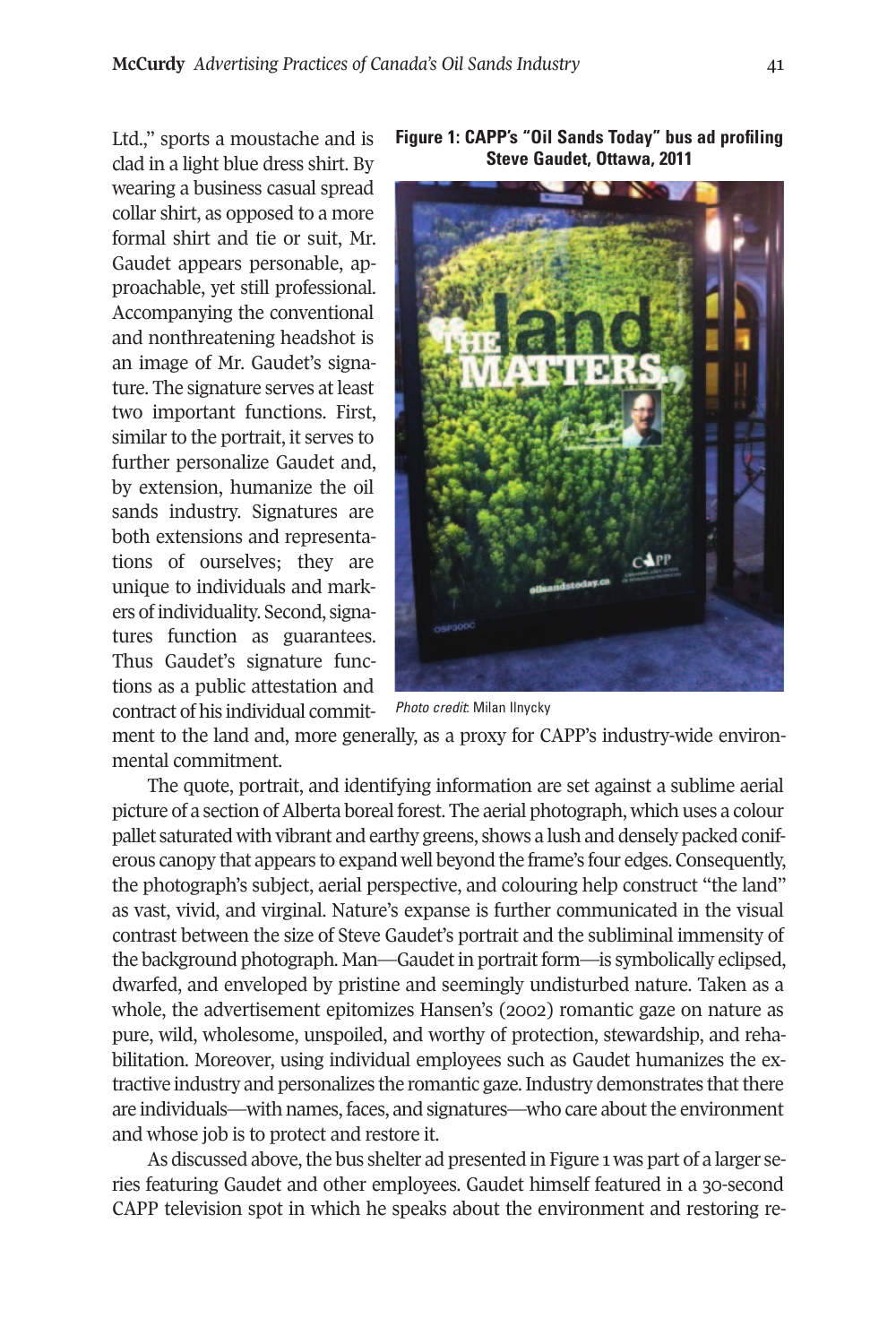claimed land to its natural beauty. Meanwhile, a newspaper version of Gaudet's ad includes the following quote, "Aforest should look and feel like a forest. Thirty years ago, reclamation meant planting trees. Today we create a much more diverse and natural landscape including wetlands and a variety of trees, shrubs and plants. We want to leave restored land that makes everyone proud" (CAPP, 2011). Both Gaudet's expanded quote from the newspaper version as well as the 30-second video provide important context to the bus shelter. These ads make it apparent that the forest featured across Gaudet's advertisements is not untouched wilderness but an industry-initiated reclamation project. <sup>1</sup> In both the bus shelter and newspaper ad, the viewer is also invited to see these forests firsthand. Geolocation coordinates (56.999031, -111.605086) are provided thatlead to the location where the photograph was taken: a spot by BeaverRiver in Wood Buffalo, Alberta, that straddles the Syncrude and Suncor operations.

The romantic gaze CAPP turns toward this remediated forest merits unpacking. At a base level, the image communicates the message that reclaimed forest can be as beautiful and pristine as the wild, untamed, and sublime nature that dominates the public imagination. Moreover, the fact that the oil sands industry remediated the forest is meant to demonstrate its level of skill and commitment; the land matters. Yet an extractivist logic underwrites any such industry preferred reading. The Canadian Association of Petroleum Producers is not using the romantic gaze to protect the environment but to encourage and rationalize its ongoing development. It is precisely because oil sands operations sites may be remediated to a state that satisfies our socially constructed sublime view of nature that extraction can be justified. Seen from this perspective, the romantic view of Syncrude's remediated forest offered in the Gaudet advertisement is firmly and inescapably embedded in a logic of extraction; it is a product of our petroculture rationality. In sum, and as Takach (2013) argues, both the romantic and extractive gazes are underwritten by a logic of extractivism.

#### *Oil sands, tar sands, and steam-assisted gravity drainage*

As argued above, CAPP's "Oil Sands Today" campaign was reactive. It was a response to eNGOs labelling the oil sands industry as harmful to the environment and the "tar sands" as "the dirtiest oil on earth" (Greenpeace, 2009; Newswire, 2009). Typical "tar sands" tropes included aerial depictions of Albertan oil sands surface mining operations as vast, black, and dirty industrial moonscapes with clear signs of human disturbance and degradation caused by massive machinery either in or out of view. Images of gushing, sludgy tailings ponds were also commonly invoked (Greenpeace, 2009; Newswire, 2009). Understanding the context of CAPP's campaign as a response to eNGO criticism situates the 2010–2011 advertisements as part of an ongoing mediated struggle—a war of images—overthe oil's mediate representation and our petroculture more generally. What played outin the advertising arena was a public struggle between industry's environmental framing of the "oil sands" versus eNGOs' representation of the "tar sands." This mediated debate became a powerful anchor for framing representations ofthe oil sands during the 2010–2011 period and is exemplified by Cenovus Energy's "environmental" ad campaign: "A Different Oil Sands" (see Figure 2).

In 2011, Cenovus Energy launched a print advertisement with the headline "Welcome to a different kind of oil sands" as part of its "ADifferent Oil Sands campaign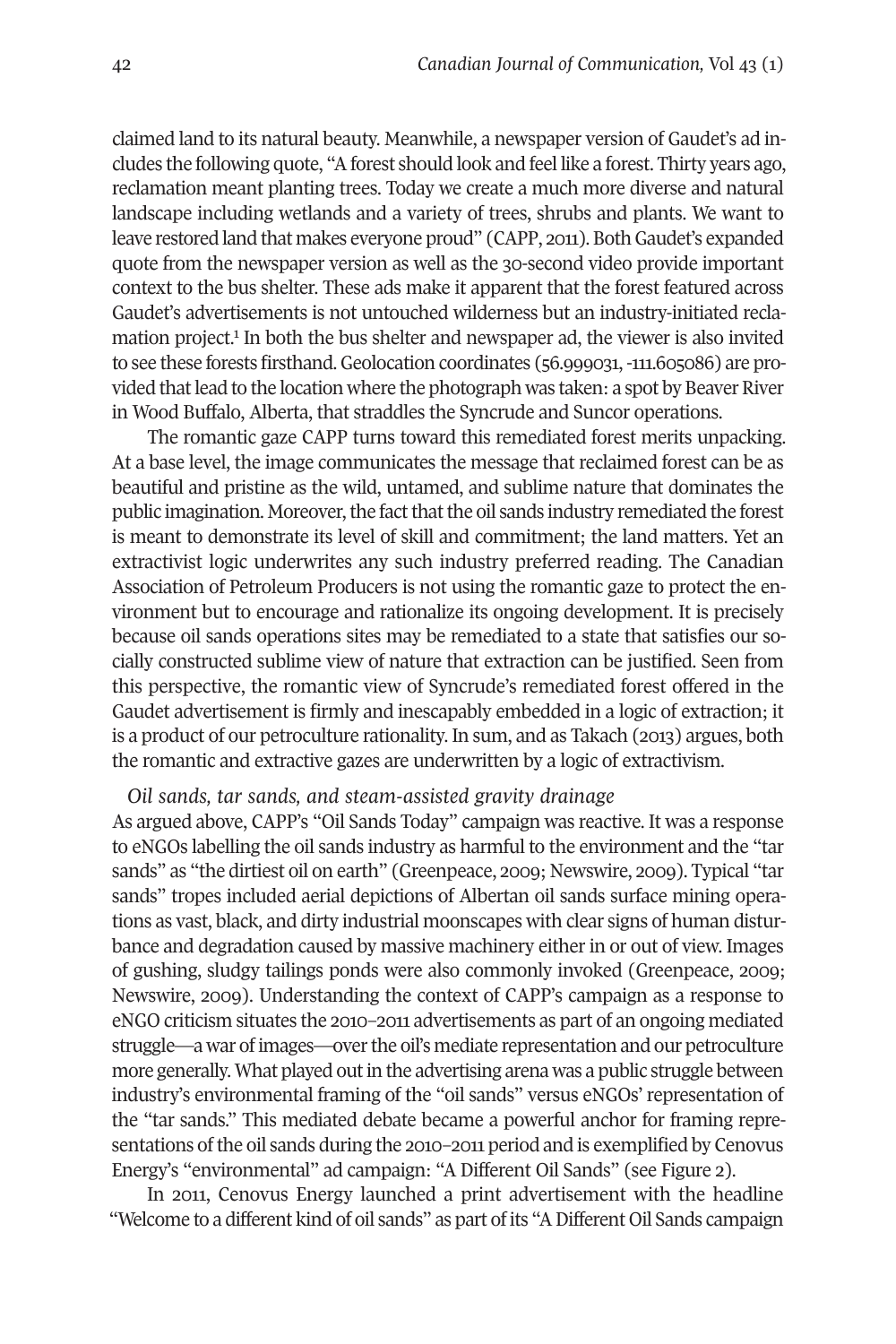(Cenovus Energy, 2011a). Unlike companies that mine the oil sands, Cenovus Energy uses steam-assisted gravity drainage (SAGD) to target bitumen that is too far down to surface mine. As the process of SAGD takes place deep underground, it disturbs far less surface land and thus looks visually "different" and far less environmentally threatening than surface mining. The ad in question features Cenovus Energy's Foster Creek project, which is shown at a distance and from an aerial perspective. A washed blue horizon occupies the upper 43 percent of the ad while the remaining 57 percent of space is taken up boreal forest. <sup>2</sup> Shot from a distance and taking up under 10 percent of the total ad space, the Forest Creek SAGD project is nestled comfortably within the woodland that



surrounds it. While SAGD cut lines are visible, their intrusion is in strong visual contrast to the conventional "tar sands" imagery of surface mining. Cenovus Energy is clearly seeking to use its "different" and "innovative" oil sands technology to bolsterits green credentials.

At first glance Cenovus Energy appear to be on the offensive: technological innovation allows for the oil sands to coexist with the natural environment (cf. Davidson & Gismondi, 2011). However, much in the manner of CAPP's "Oil Sands Today" campaign, Cenovus Energy is in fact on the defensive. Civil society campaigners have defined what the oil sands are, read: tar sands, and industry, including both CAPP and Cenovus Energy, is responding to and trying to shift this framing. <sup>3</sup> If industry's initial and belated response to tar sands campaigning was to try and prove its environmental credentials, as the next section argues, 2011 also saw the start of a significant shift in this strategy, in which Cenovus Energy took the lead: an effort to sell the oil sands without the oil sands.

# **Life in the petrosphere: The rise of lifestyle advertising**

In 2011, alongside its "A Different Oil Sands" advertisements, Cenovus Energy (2011b) launched the "More Than Fuel" campaign*.* The series of three thematic print and television ads sought to illustrate the ubiquity of fossil fuels in our lives. According to Cenovus Energy (2011b):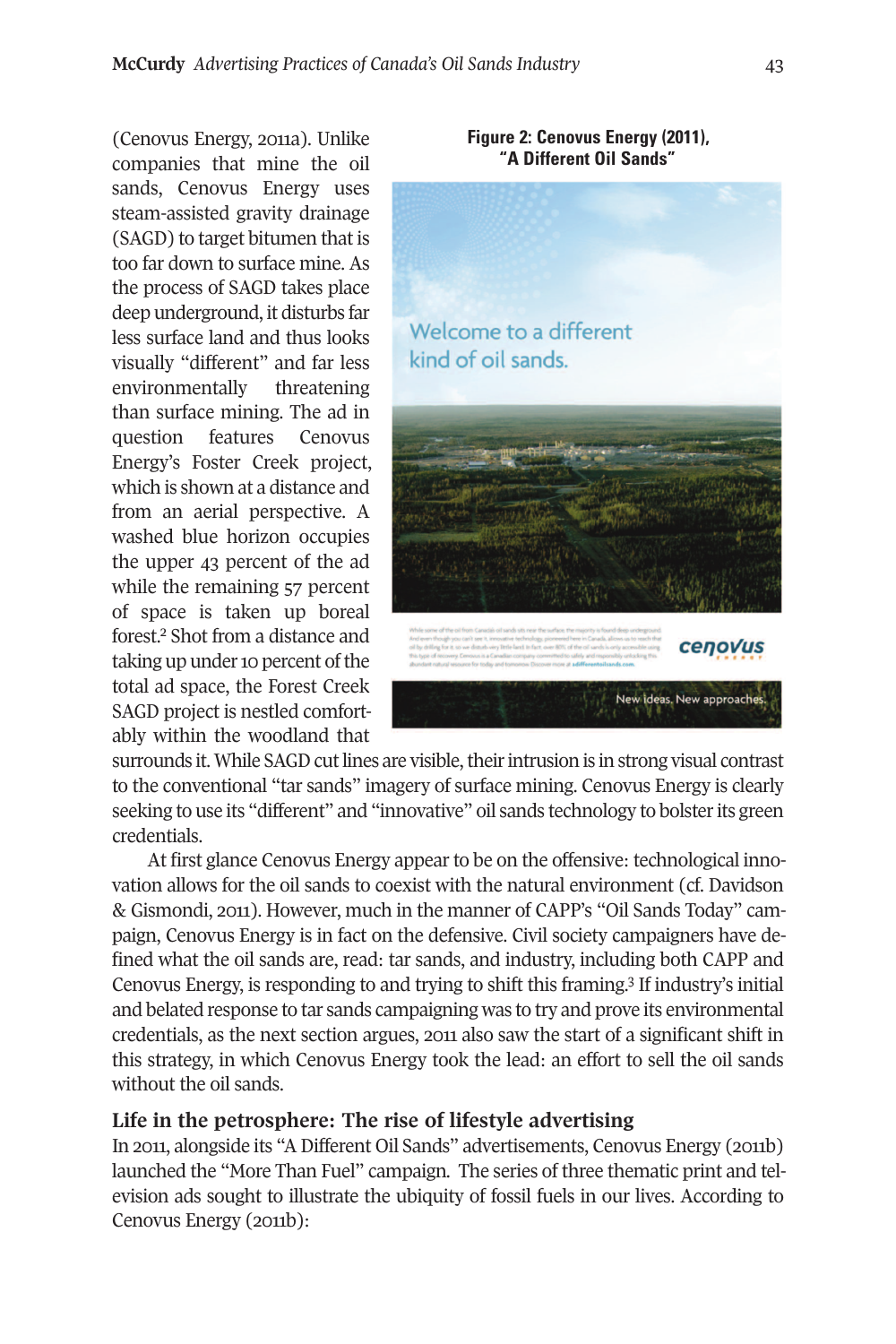Our More than fuel ad [*sic*] shows how oil and natural gas can be used as a building block in thousands of products – from detergent, glue and ear plugs, to innovative advancements in touch screen technology, ultrasound equipment and artificial limbs.

Nearly everything we use is either made from oil and natural gas by-products, made by machinery or in facilities powered by oil and natural gas, or transported by fuels refined from oil such as gasoline or diesel.

With advertisement titles such as "Ultrasound," "Touch Screen," and "Artificial Limbs," Cenovus Energy sought to shift public thinking about oil sands from an environmental issue to a lifestyle issue. The campaign was underwritten by a secondary theme of technology and innovation. The print version, "Ultrasound" (see Figure 3), is set in what appears to be a baby's nursery. It shows a beautiful, smiling, and visibly pregnant woman standing and touching her stomach with herright hand while gazing down at a man (presumably her partner). The man is crouched lower—perhaps on bended knee—looking up lovingly at the woman while holding a picture from a 3Dsonogram of an unborn child level with the woman's protruding belly. The advertisement's headline reads, "125 years ago, it illuminated a room. Today, it illuminates a

life." Meanwhile the campaign's tagline is: "Oil is more than just a source of fuel" (Cenovus Energy, 2011b). In this ad, Cenovus Energy couples the familiar and powerful emotional appeal of wanting to have (or having had) children, with oil—and therefore the oil sands. Oil not only powers the "cutting-edge" technology that ensures healthy children but also fuels innovation. Oil, as represented in petrochemical form *is* technology; the ultrasound picture of an unborn child offers the viewer proof of this point. Because of the oil sands, mothers can, through the graces of technology, see their unborn children and even have a material keepsake.

While technology has a prominent role in the ad-

#### **Figure 3: Cenvous Energy, "Ultrasound" (2011), part of the "More Than Fuel" advertising campaign**



ral gas are essential parts of the **CenoVus**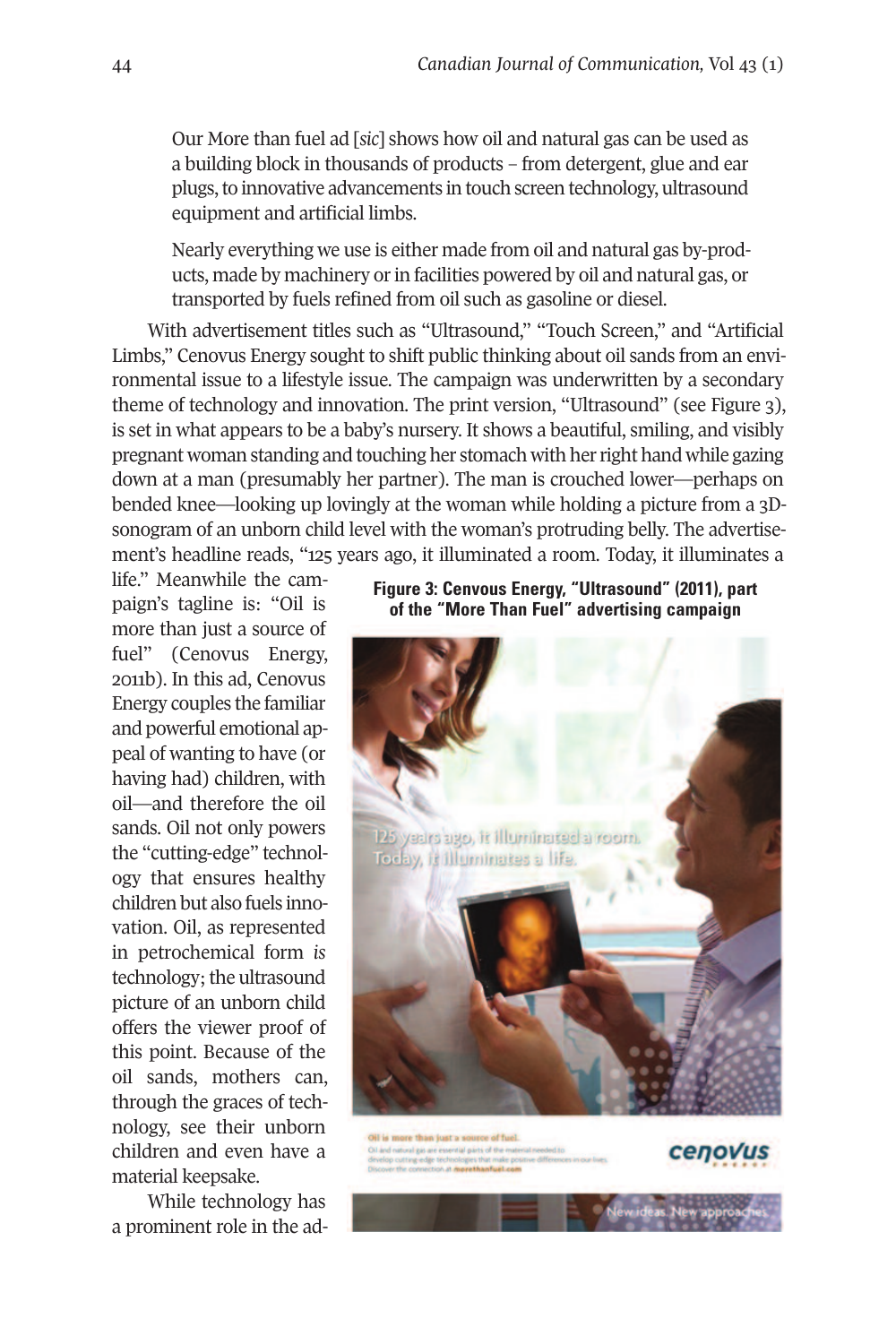vertisement, the primary connection being made with oil is a lifestyle one. The trifecta of Cenovus Energy ads accounts forthe three 2011 "lifestyle" ads coded in Table 2. The "lifestyle" code sought to capture advertisements in which the primary emphasis is on the lifestyles and experiences enabled by petroleum and/or consumer products enabled by or produced from petroleum. This was not new ground forthe oil industry. Previous communication campaigns, particularly in the 1950s and 1960s, sought to sell oil's benefits, products, and by-products (cf. Johnson, 2014). Yet, in the context of the environmental struggle over Alberta's oil sands, industry's uptake of lifestyle messaging is significant.

As Table 2 demonstrates, 2011 marked the start of a lifestyle angle, but three years later, industry's efforts were particularly pronounced. In 2014, 12 of the 23 ads (52%) analyzed in the corpus dealt primarily with lifestyle issues. Environment, on the other hand, was the primary focus of only two (8.7%). Energy companies Cenovus Energy [*n* = 4] and Enbridge [*n* = 2], along with the Canadian Energy Pipeline Association  $(CEPA)$  [ $n = 6$ ], all produced lifestyle ads in 2014.<sup>4</sup> It is important to note that lifestyle messaging was not the only strategy used by industry during this period. As Table 2 shows, between 2013 and 2015, nine primary advertising themes were identified across the corpus studied, reflecting industry's pivot away from defensively battling over the oil sands on environmental terms, and instead taking up a multipronged communicative strategy to shift how the oil sands are talked about. The most prominent theme among the corpus studied, however, is lifestyle messaging, in which industry owns the oil-soaked petroculture their product enables and sells it back to consumers.

In 2014, Cenovus Energy extended themes from its "More Than Fuel" series for a new advertising campaign: "Fuelling Our Lives". Unlike "More Than Fuel" which had a strong secondary theme of technology and innovation, "Fuelling Our Lives" sought to "show how oil keeps our economy moving and improves quality of life – transporting people, goods and services around the globe" (Cenovus Energy, 2014). Cenovus Energy communicated this through a focus on consumable goods transported by oil (with the ads "Overnight Shipping" and "Morning Coffee") while ads titled "Exciting Getaways" and "Family Reunions" link oil with the movement of people. Oil, as Cenovus Energy (2014) notes, "enables us to live and work anywhere we want, delivers the materials and equipment we need, and allows people to selltheir products around the world." Oil, and therefore the oil sands, is the foundation of our petroculture (Wilson, Carlson, & Szeman 2017). This point is even more pronounced and arguably taken to its extreme in Enbridge's 2014 "Life Takes Energy."

In September 2014, in the midst of ongoing protests over its proposed Northern Gateway Pipeline, Calgary-based energy company Enbridge launched its nationwide "Life Takes Energy" campaign (Cattaneo, 2014). The company's campaign website featured the headline: "When the energy you invest in life meets the energy we fuel it with, the result is unlimited possibility," along with still images from a collection of its "Life Takes Energy" advertisements (Enbridge, 2016). <sup>5</sup> Enbridge's online, print, and video campaign used motivational text against the backdrop of aesthetically rich aspirational lifestyle images that are so generic they would sit neatly on a Pinterest board or in a stock image collection (Hansen & Machin, 2008). Common across all of the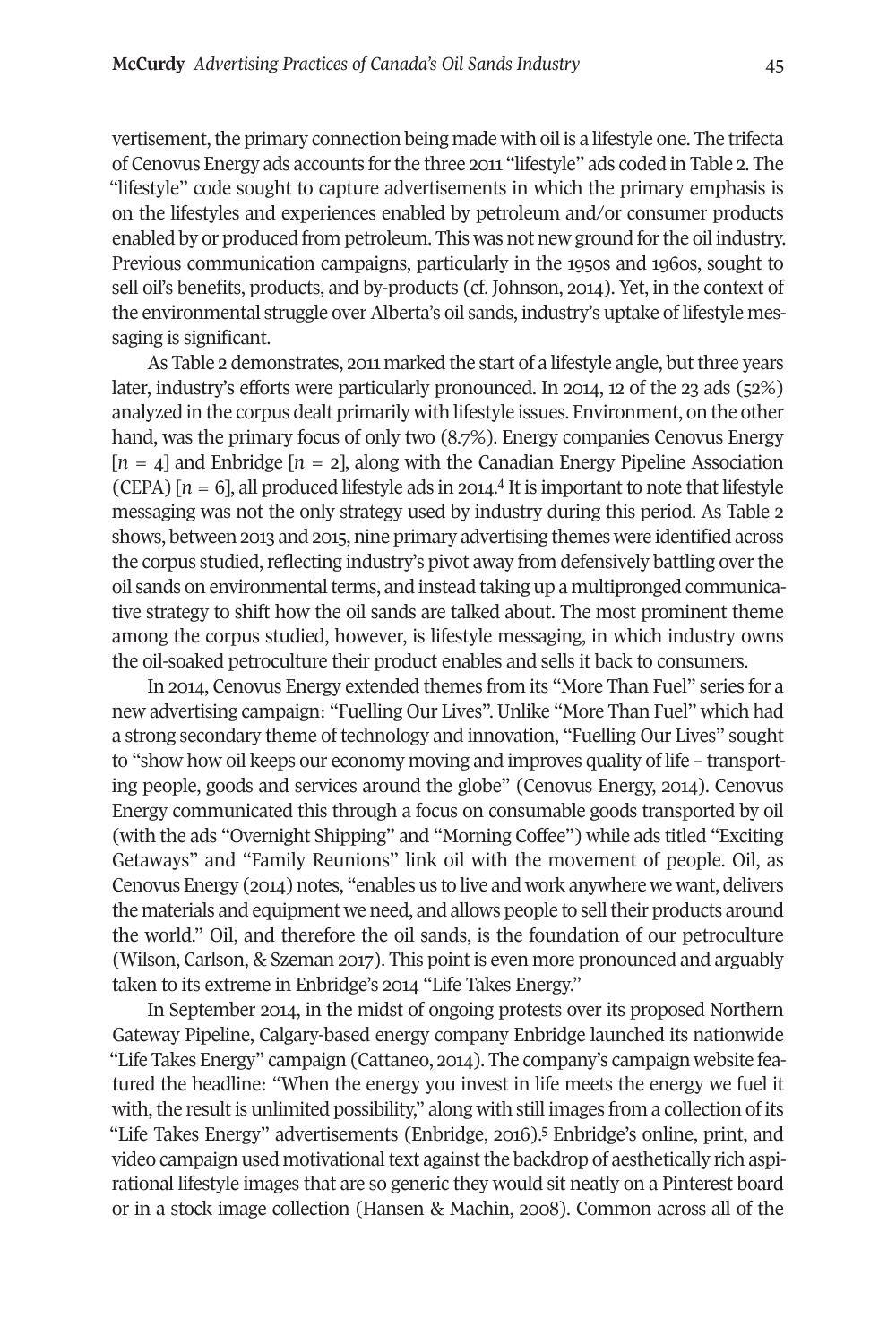ads is the blunt reference to Albert Einstein's equation  $E = mc^2$ , in which the E stands for energy. In the ads, in place of mass (m) and the speed of light (c) are affective slogans that encapsulate moments as personal as they are generically relatable: "E= Dinner With Dad," "E= Making Memories," "E= Amazing Juries," "E= What Matters Most." These taglines firmly plant the images within the energy lifeworld of consumers: the petrosphere. On the one hand, Enbridge's aspirational domestic approach is understandable given its role in delivering energy such as natural gas to Canadian homes. Yet with Enbridge's stake in the oil sands, and given wider industry trends focusing on lifestyle, the campaign deserves closer scrutiny.

In November 2014, the *Globe and Mail*'s *Report on Business* magazine published a special oil sands issue with the cover proclaiming, in capital letters, "OIL SANDS: THE BIGGEST BUSINESS STORY OF THE DECADE" (Salewuicz, 2014). Enbridge ran two *Life Takes Energy* ads in this special issue. The double page ad, "E= Guilty Pleasures" (see Figure 4), which ran on the inside front cover and its facing page, uses rich, saturated colours to create a warm, homey, and inviting image of freshly baked "gourmet" chocolate cupcakes. On the left page, three cupcakes are visible on a thin wire cooling rack that is partially resting on blue cloth. In the ad's centre and extending to the right page are five iced cupcakes arranged unpretentiously on a round white ceramic dinner plate that features hand-painted green lines around its circumference. A bountiful bowl of fresh raspberries, along with a bowl holding a sieve full of icing sugar, are also in frame. The image would not be out place in a recipe book or kitchen advertisement; however, it is the text that anchors the generic image in the petrosphere. A prominent "E=" in Enbridge yellow is positioned just off the centre of a cupcake on the upper third of the ad's left page. Meanwhile a text box on the bottom of the left page reads:



**Figure 4: Enbridge, "Guilty Pleasures" (2014), part of the "Life Takes Energy" ad campaign**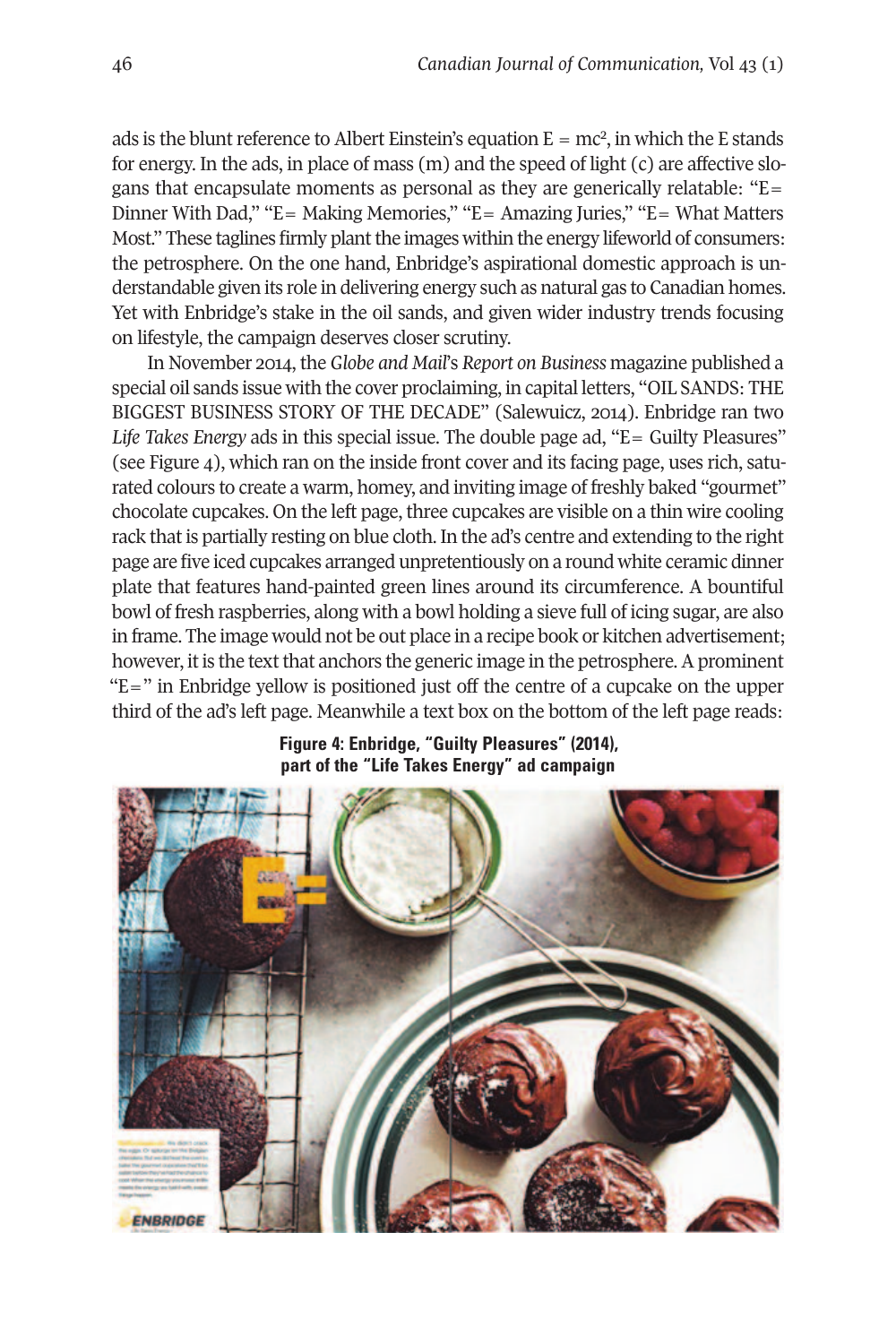**Guilty pleasures**. We didn't crack the eggs. Or splurge on the Belgian chocolate. But we did heat the oven that baked the gourmet cupcakes that'll be eaten before they've had the chance to cool. When the energy you invest in life meets the energy we fuel it with, sweet things happen.

Enbridge is seeking to positively associate the energy that individuals use in their homes with the oil sands. The oil sands are, at least metaphorically, baked into the chocolate cupcakes whose hues, at their darkest point, parallel the pallet of bitumen. Thus the "guilty pleasure" of baking and consuming cupcakes—a treat that we may take pleasure in consuming, but that may also make us feel "guilty," especially if we overindulge—is equally the guilty pleasure of energy consumption. The message, then, in consuming both cupcakes and in consuming energy is that while we might feel guilty, the act is pleasurable and that is okay. The petrosphere is a safe space where energy indulgence is not just accepted but encouraged. Life takes energy, after all.

The second Enbridge ad that appeared in the *Report on Business* special issue ran on the back cover. "E= The Great Indoors" shows two young girls, perhaps seven or eight years old, lying on top of a knitted blanket placed on a whitish-grey carpeted floor. The girls, each wearing comfortable indoor clothes, are drawing flowers on coloured construction paper. Sitting beside them is an adult male—presumably their father—who is also engaged in the "family" activity. A prominent "E=" in Enbridge yellow is centred in the upper third of the ad, meanwhile a textbox in the bottom left features the bolded text "The Great Indoors" alongside ad copy and Enbridge's logo. As with "Guilty Pleasures," the aesthetic is generic yet familiar and personal. The text grounds the image in two ways. First, "The Great Indoors" may be seen as a playful reference to the John Hughes comedy "*The Great Outdoors"* directed by Howard Deutch (1988) about a family's failed vacation in the wilderness. While *The Great Outdoors* offers comedic misadventure, the great indoors offers familial comfort and security. The natural environment is replaced with the temperature-controlled, domestic environment. What is presented is the petrosphere: The great indoors, where we are with our family but atomized from our communities. Where we are complicit, hedonistic consumers living the good life. Where everything is permitted and is disconnected from global risk and the planetary consequences of extractivism.

In both the Enbridge and Cenovus Energy ad series discussed, as well as the CEPA ads in the Mediatoil database, the natural environment of lush forest and fresh water from campaigns past has been usurped, in part, by the comfortable, familiar, and technologically advanced human-made environment. The focus of industry shifts from appeasing critics on their terms to a multifaceted strategy that involves industry defending itself on its own terms. Part of this strategy involves advertising the oil sands *without* the oil sands.

### **Conclusion**

This article charts shifts in oil sands industry advertisements in the wake ofrising "tar sands" protests since 2007.Although nine advertising themes were coded in the corpus studied, specific attention was directed toward the two most prominent themes: environment and lifestyle messaging. This article argues that there has been a conscious and coordinated industry effort by industry to distance itself from the tar sands/oil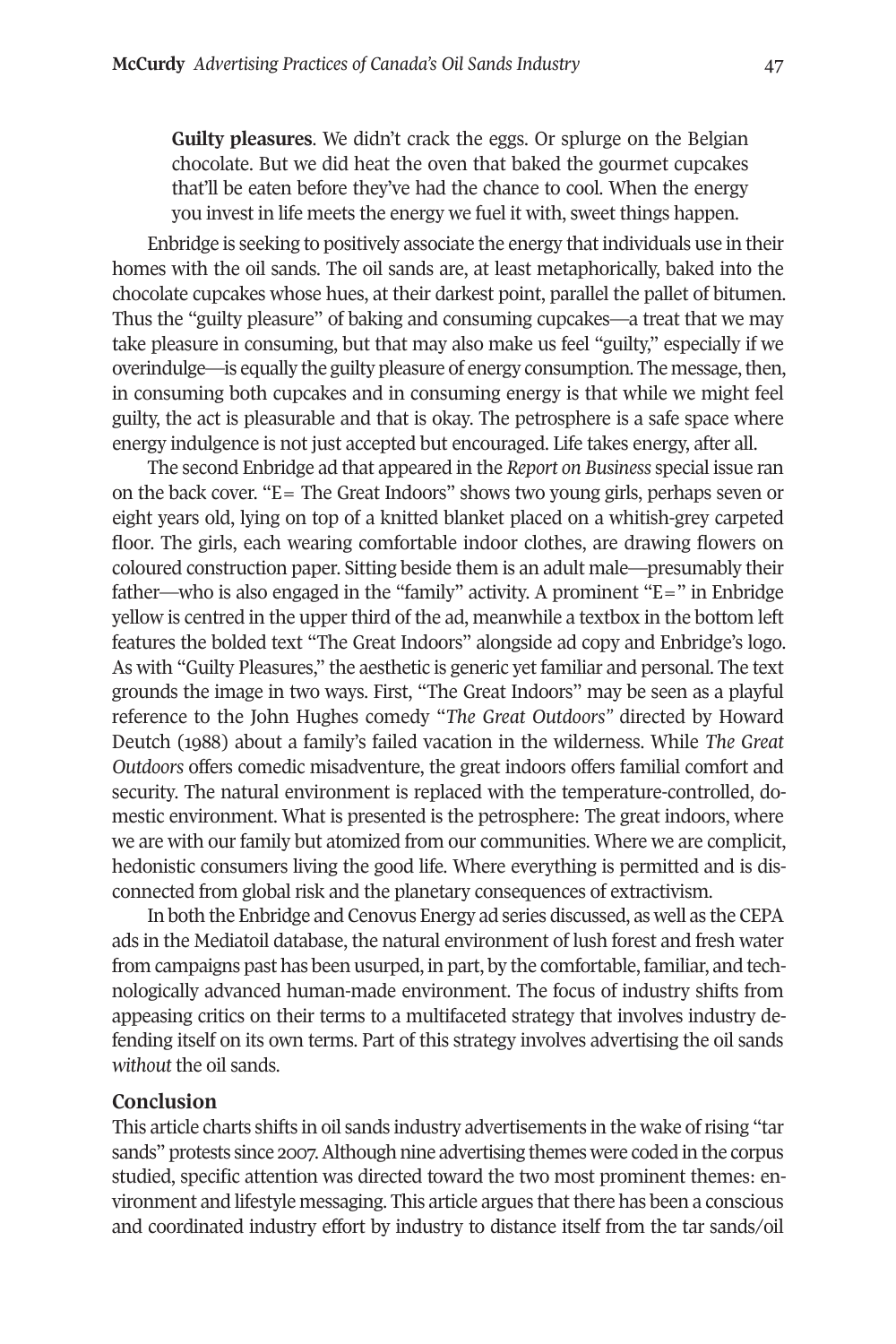sands debate—a debate that industry was both late to and could not win. Instead, selling the oil sands has taken a lifestyle turn and seeks to reinforce the ubiquity of oil in our everyday lives and celebrate oil as the lifeblood of consumer capitalism.

Ads such as "The Great Indoors" are the antithesis of past industry environmental ads that focused on the great outdoors. The selling of oil sands without the oil sands marks a significant departure from the call and response advertising struggle between industry and eNGOs over the environment. No longer are the issues of environmental damage or pollution commonly addressed; no longer is the natural environment visible. It is perhaps Slavoj Žizek's (n.d.) claim that "On today's market, we find a whole series of products deprived of their malignant property: coffee without caffeine, cream without fat, beer without alcohol" (n.p.) that best captures the significance of industry's lifestyle turn. The consumables and lifestyle choices presented are deprived of their malignant property and the environmental consequences, and devoid of an environmental anchor.Instead, whatis presented is a technologically advanced and convenient consumer good without risk or consequence. We need not feel guilty about our guilty pleasures.

The shift from the natural to the domestic environment, despite appearing familiar and comforting, is political. This move, along with other lines of messaging by the oil sands industry must be seen as part of an ongoing attempt by an industry to convince us that we need its products—products that we must, in fact, wean ourselves off of in order to survive. It would be a mistake to conclude that industry has moved away completely from environmental messaging. Dedicated websites, corporate social responsibility (CSR) reports, and other forms of advertising continue messages of sustainable development. While the fossil fuel industry may be slow to diversify its energy mix, its communicative mix has seen a range of strategies included in the themes discussed here. As a consequence, our understanding of what constitutes political imagery related to the environment, and the oil sands specifically, must be expanded to encompass this trend in industry advertising. By conventional standards, these are not environmental images. And yet, they certainly are. The task for scholarship is to expand the terrain of contested environmental imagery—in this case oil sands imagery—to not only include images and promotionaltactics such as the ones presented in this article but also to critically engage with such images about their impact on the debate about the environment and climate change. Whether it is dealing with jobs and the economy, technology or the atomized pleasures of consumerism, such as cupcakes and cups of coffee, these images are political and environmental.

# **Acknowledgements**

This research was supported by an Insight Development Grant from the Social Sciences and Humanities Research Council of Canada under Grant 430-2014-00317.

#### **Notes**

1. SteveGaudet's video advertisement has been setto "private" on CAPP's YouTube channel. However the ad has been archived by the Mediatoil (2011) project.

2. The white textbox of the Cenovus Energy ad explaining the SAGD process is included in Figure 2; it is placed near the bottom of the image across the forest. If it is considered separately then the ad is 43 percent sky/horizon, 46 percent forest, and 11 percent white text box.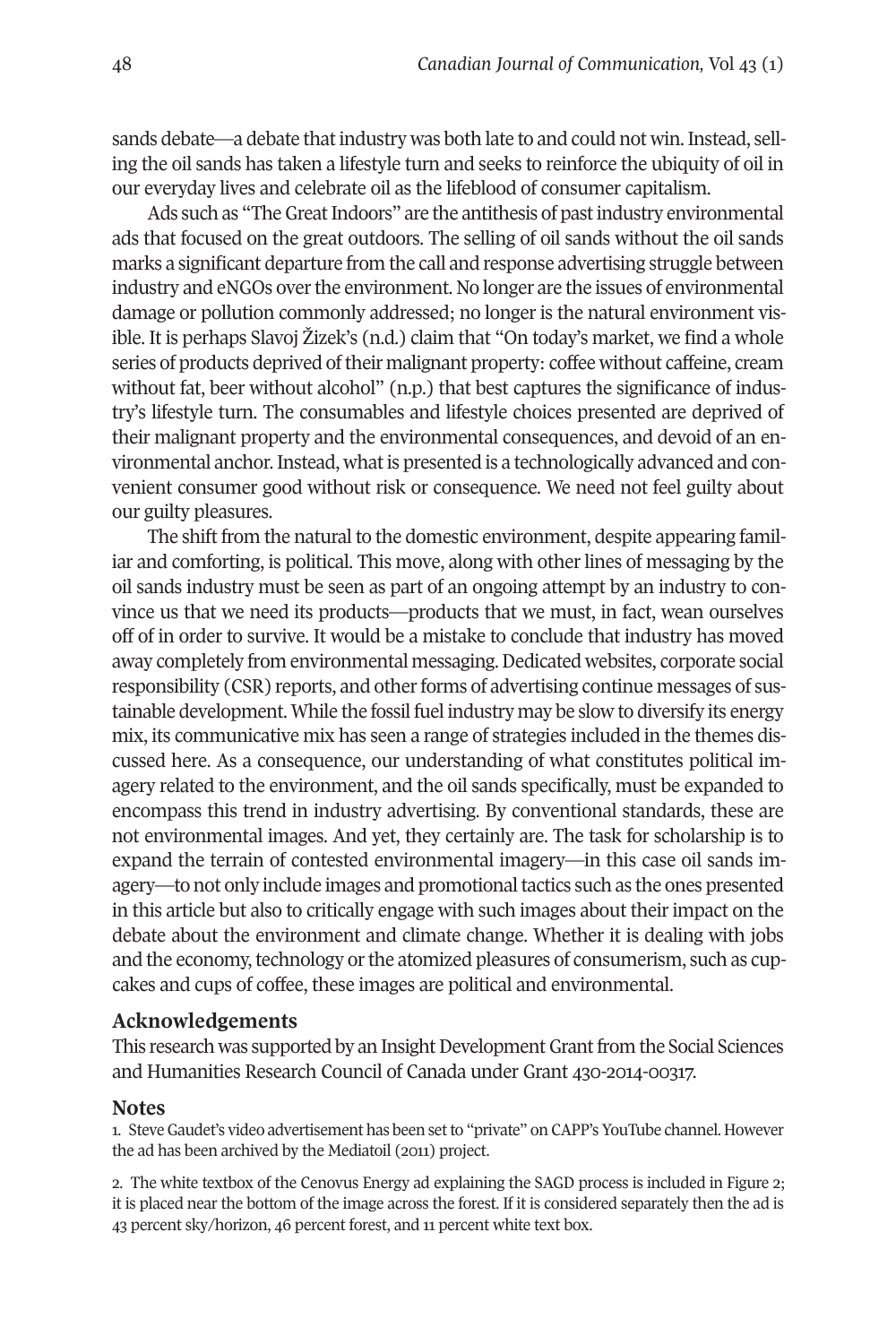3. In 2009, the energy company Total ran a double page ad on the inside cover of the specialized industry publication Heavy Oil and Oil Sands Guidebook, Vol 4. Similar to Cenovus Energy after it, Total's ad also referenced SAGD's lack of surface disruption to sell its "commitment to the environment" (Total, 2009). The ad is archived on the Mediatoil database.

4. The advertising firm i2 ran CEPA's \$2.5 million campaign, which was coded in Table 2 but not discussed in detail in this article. The firm also ran CAPP's nationalistic Energy Citizens campaign, which was also part of the larger corpus. CEPA consists of 12 member companies, including Enbridge.

5. There were a total of four ads from this campaign within the corpus studied, two from 2014 and two from 2015. The campaign has continued in 2017, but was not logged into the database.

#### **Websites**

Greenpeace Canada**,** [http://www.greenpeace.org/canada/en/home/](http://www.greenpeace.org/canada/en/home) World Wildlife Fund, <https://www.worldwildlife.org/>

## **References**

- Alberta Energy. (2015). *Facts and statistics.* Edmonton, AB: Government of Alberta. URL: [http://www](http://www.energy.alberta.ca/oilsands/791.asp) [.energy.alberta.ca/oilsands/791.asp](http://www.energy.alberta.ca/oilsands/791.asp) [October 15, 2015].
- CAPP. (2011). *Land matters* [advertisement]. Canadian Association of Petroleum Producers. URL: <http://www.capp.ca/~/media/capp/customer-portal/documents/251163.pdf> [May 16, 2017].

Castells, Manuel. (2009). *Communication power*. Oxford, UK: Oxford University Press.

- Cattaneo, Claudia. (2014, September 22). Enbridge Inc aims to stem negative publicity with Life Takes Energy rebranding campaign. *Financial Post, p. 38.* URL: [http://business.financialpost](http://business.financialpost.com/commodities/energy/enbridge-inc-aims-to-stem-negative-publicity-with-life-takes-energy-rebrandin-campaign) [.com/commodities/energy/enbridge-inc-aims-to-stem-negative-publicity-with-life-takes](http://business.financialpost.com/commodities/energy/enbridge-inc-aims-to-stem-negative-publicity-with-life-takes-energy-rebrandin-campaign) [-energy-rebrandin-campaign](http://business.financialpost.com/commodities/energy/enbridge-inc-aims-to-stem-negative-publicity-with-life-takes-energy-rebrandin-campaign) [June 10, 2017].
- Cenovus Energy. (2011a). *A different oil sands* [Advertisement]. URL: [http://www.cenovus.com](http://www.cenovus.com/news/more-than-fuel.html) [/news/more-than-fuel.html](http://www.cenovus.com/news/more-than-fuel.html) [May 16, 2017].
- Cenovus Energy. (2011b). *More than fuel* [Advertisement]. URL: [http://www.cenovus.com/news](http://www.cenovus.com/news/more-than-fuel.html) [/more-than-fuel.html](http://www.cenovus.com/news/more-than-fuel.html) [May 16, 2017].
- Cenovus Energy. (2014). *Fuelling our lives*. URL: [https://www.cenovus.com/news/fuelling-our](https://www.cenovus.com/news/fuelling-our-lives.html) [-lives.html](https://www.cenovus.com/news/fuelling-our-lives.html) [May 16, 2017].
- Couldry, Nick. (2008). Mediatization or mediation? Alternative understandings of the emergent space of digital storytelling. *New Media and Society*, *10*(3), 373–392.

Couldry, Nick. (2013). *Media,society, world: Social theory and digital media practice*. London,UK: Polity.

- Davidson, Debra J., & Gismondi, Mike. (2011). *Challenging legitimacy at the precipice of energy calamity*. New York, NY: Springer.
- DeLuca, Kevin M. (2009). *Image politics: The new rhetoric of environmental activism*. New York, NY: Routledge.

Deutch, Howard (Director). (1988). *The Great Outdoors*[Motion Picture]. USA: Huges Entertainment.

DiFrancesco, Darryn A., & Young, Nathan. (2011). Seeing climate change: The visual construction of global warming in Canadian national print media. *cultural geographies*, 18(4), 517–536. doi: [10.1177/1474474010382072](http://doi.org/10.1177/1474474010382072)

Enbridge. (2014a). Guilty pleasures. Life takes energy [advertisement]. *Report on Business*,*31*(4), 2–3.

Enbridge. (2014a). Guilty pleasures. Life takes energy [advertisement]. *Report on Business*, *31*(4),100.

- Enbridge. (2016). *Life takes energy.* URL: [https://www.enbridgegas.com/about/life-takes-energy/](https://www.enbridgegas.com/about/life-takes-energy/ ) [May 16, 2017].
- Entman, Robert. (1993). Framing: Toward a clarification of a fractured paradigm. *Journal of Communication*, *43*(4), 51–58.
- Fisher, Kimberly. (1997). Locating frames in the discursive universe. *Sociological Research Online, 2*(3), [URL:](https://www.enbridgegas.com/about/life-takes-energy/ ) <http://www.socresonline.org.uk/2/3/4.html> [August 5, 2016].
- Flick, Ulrich. (1998). *An Introduction to qualitative research*. London, UK: Sage.
- Gailus, Jeff. (2012). *Little black lies: Corporate & political spin in the global war for oil.* Calgary, AB: Rocky Mountain Books.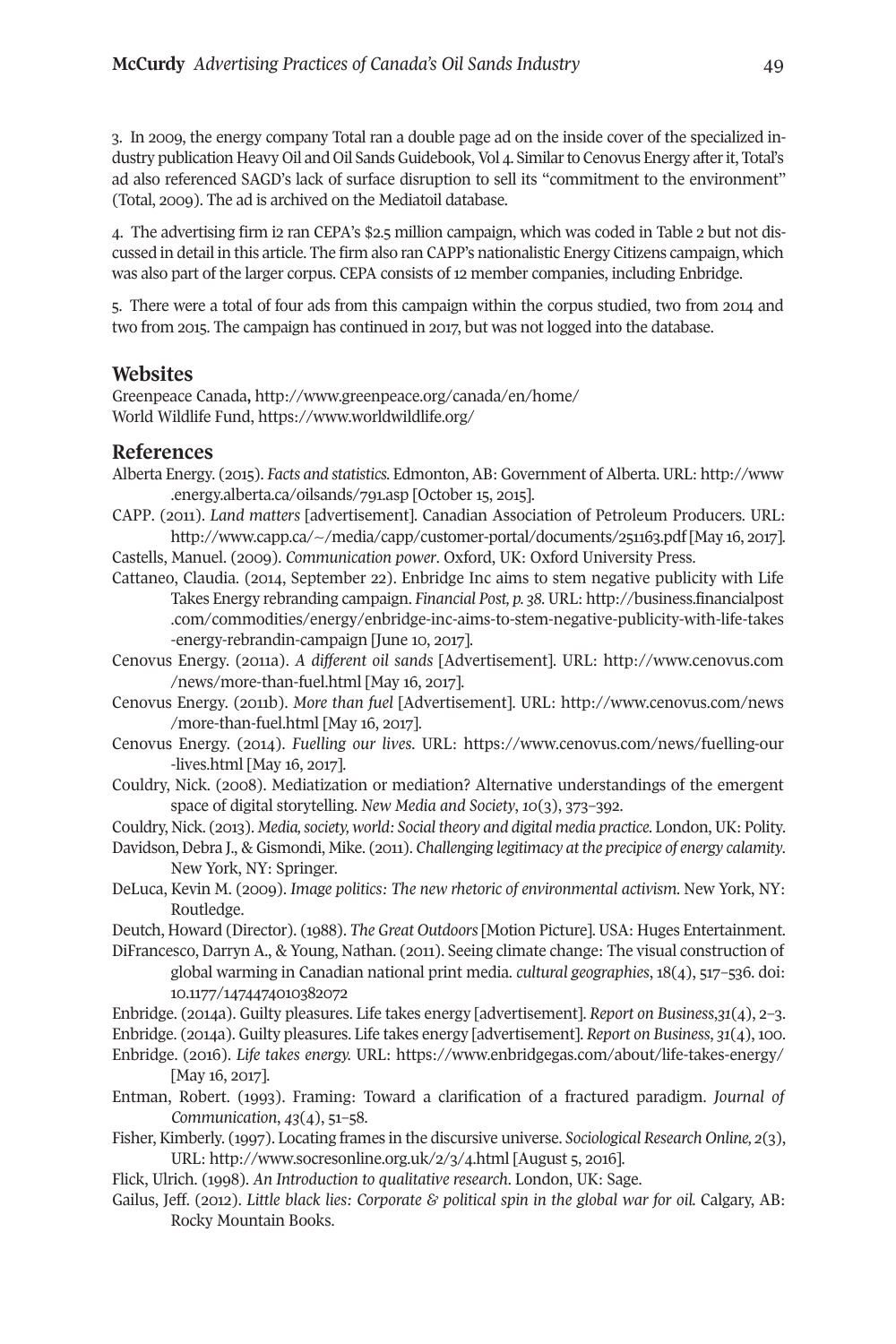- Gamson, William, Croteau, David, Hoynes, William, & Sasson, Theodore. (1992). Media images and the social construction of reality. *Annual Review of Sociology*, 18, 373–393.
- Gamson, William, & Wolfsfeld, Gadi. (1993). Movements and media as interacting systems. *The Annals of the American Academy of Political and Social Science*, 528, 114–125.
- Gismondi, Mike, & Davidson, Debra J. (2012). Imagining the tar sands 1880-1967 and beyond. *Journal of Cross-Cultural Image Studies, 3*(2), 68–103.
- Hansen, Anders. (2011). Communication, media and environment: Towards reconnecting research on the production, content and social implications of environmental communication. *International Communication Gazette*, *73*(1–2), 7–25.
- Hansen, Anders, & Machin, David. (2008). Visually branding the environment: Climate change as a marketing opportunity. *Discourse Studies*, *10*(6), 777–794.
- Hansen, Anders, & Machin, David. (2013). Visually branding the environment: Climate change as a marketing opportunity. In Ruth Wodak (Ed.), C*ritical discourse analysis: SAGE benchmarks in language and linguistics* (pp. 269–287). London, UK: Sage.
- Hodgins, Peter, & Thompson, Peter. (2011). Taking the romance out of extraction: Contemporary Canadian artists and the subversion of the romantic/extractive gaze. *Environmental Communication*, *5*(4), 393–410.
- Johnson, Bob. (2014). *Carbon nation*. Lawrence, KS: University Press of Kansas.
- Katz-Rosene, Ryan. (2017). From narrative of promise to rhetoric of sustainability: A genealogy of oil sands. *Environmental Communication*,*11*(3), 401–414. doi:[10.1080/17524032.2016.1253597](http://doi.org/10.1080/17524032.2016.1253597)
- Kelly, Gordon. (2009). *The oilsands: Canada's path to clean energy*. Cochrane, AB: Kingsley Publishing.
- Kim, Rebecca. (2012). Refining advertisements of the Canadian tar sands. *Seattle Journal for Social Justice,10*(7)URL: <https://digitalcommons.law.seattleu.edu/sjsj/vol10/iss2/7/> [May 16, 2017]. Available at: <http://digitalcommons.law.seattleu.edu/sjsj/vol10/iss2/7>
- Laxer, Gordon. (2015). *After the sands: Energy and ecological security for Canadians*. Madeira Park, BC: Douglas and McIntyre.
- Levant, Ezra. (2010). *Ethical oil: The case for Canada's oilsands*. Toronto, ON: McClelland and Stewart.
- Lipton, Eric. (2014, October 30). Hard-nosed advice from veteran lobbyist: "Win ugly or lose pretty" Richard Berman energy industry talk secretly taped. *New York Times.* URL: [http://www.](http://www.nytimes.com/2014/10/31/us/politics/pr-executives-western-energy-alliance-speech-taped.html) [nytimes.com/2014/10/31/us/politics/pr-executives-western-energy-alliance-speech-taped.html](http://www.nytimes.com/2014/10/31/us/politics/pr-executives-western-energy-alliance-speech-taped.html) [May 16, 2016].
- Marsden, William. (2007). *Stupid to the last drop: How Alberta is bringing environmental Armageddon to Canada (and doesn't seem to care)*. Toronto, ON: Alfred A. Knopf Canada.
- McCurdy, Patrick. (2017). Bearing witness and the logic of celebrity in the struggle over Canada's oil/tar sands. In Benedetta Brevini & Graham Murdock (Eds) *Carbon capitalism and communication: Confronting climate crisis,* (pp. 131–145). Cham, CH: Palgrave Studies in Media and Environmental Communication.
- Mediatoil. (n.d.). *Mediatoil:Studying the evolution & media struggle over Canada's bituminous sands.* URL: <http://www.mediatoil.ca/> [May 16, 2016].
- Mediatoil. (2011). *Documents.* URL: <http://mediatoil.ca/Documents/Details/3> [May 16, 2016].
- Meisner, Mark S. & Takahashi, Bruno. (2013). The Nature of Time: How the Covers of the World's Most Widely Read Weekly News Magazine Visualize Environmental Affairs. Environmental Communication, 7(2), 255-276. doi: [10.1080/17524032.2013.772908](http://doi.org/10.1080/17524032.2013.772908)
- National Task Force on Oil Sands Strategy (NTOSS). (1995). *The oil sands: A new energy vision for Canada* [report]. Edmonton, AB: Alberta Chamber of Resources.
- Newswire. (2009, February 17). President Obama, you'll never guess who's standing between us and our new energy economy [Full-page ad in *USA Today*]. URL: [http://www.newswire.ca/news](http://www.newswire.ca/news-releases/full-page-tar-sands-ad-in-usa-today-president-obama-youll-never-guess-whos-standing-between-us-and-our-new-energy-economy-537154581.html)[releases/full-page-tar-sands-ad-in-usa-today-president-obama-youll-never-guess-whos](http://www.newswire.ca/news-releases/full-page-tar-sands-ad-in-usa-today-president-obama-youll-never-guess-whos-standing-between-us-and-our-new-energy-economy-537154581.html)[standing-between-us-and-our-new-energy-economy-537154581.html](http://www.newswire.ca/news-releases/full-page-tar-sands-ad-in-usa-today-president-obama-youll-never-guess-whos-standing-between-us-and-our-new-energy-economy-537154581.html) [May 16, 2016].
- Nikiforuk, Andrew. (2010). *Tarsands: Dirty oil and the future of a continent*. Vancouver, BC: Greystone Books/David Suzuki Foundation.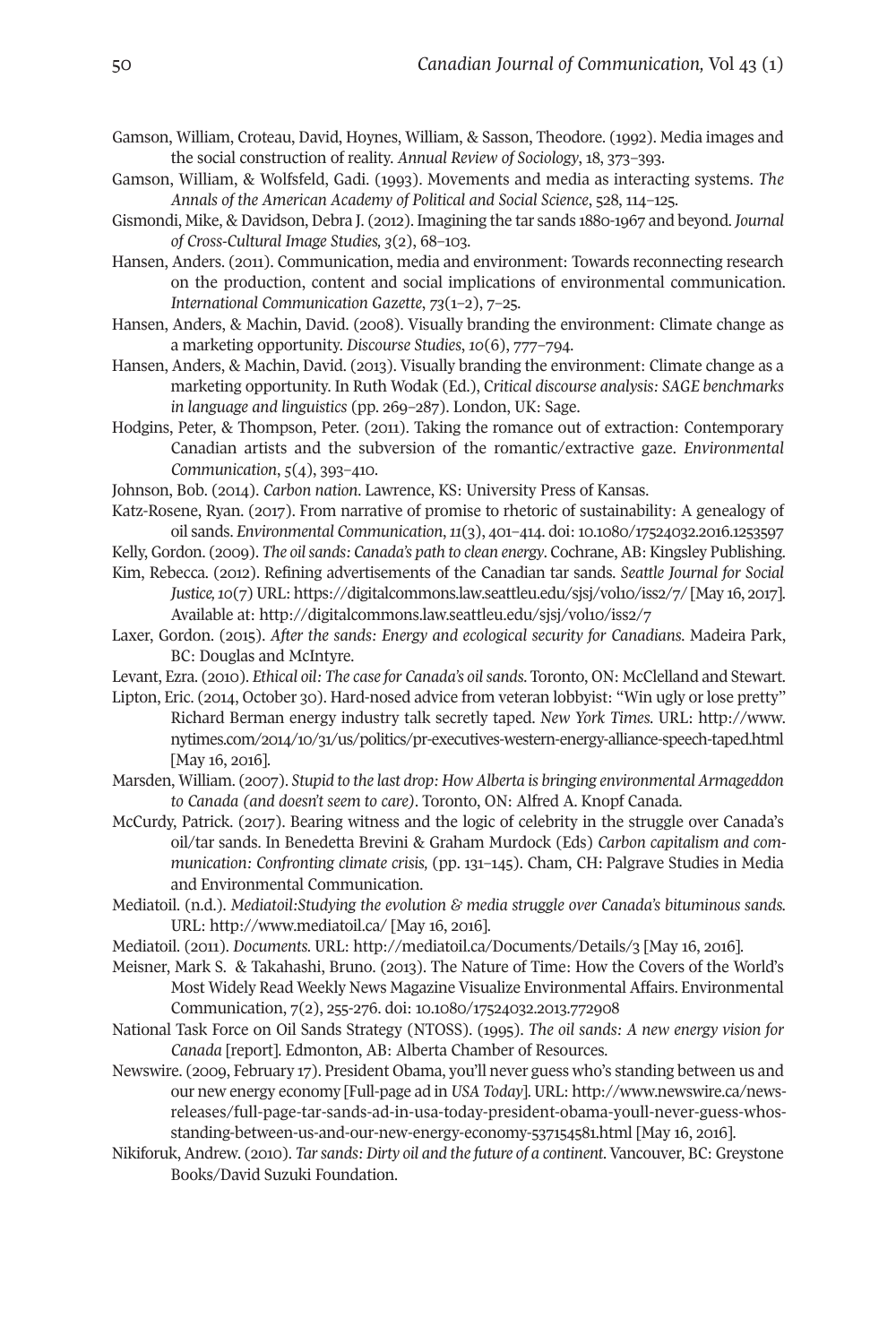- Parak, Gisela (Ed.) (2013). *Eco-images: Historical views and politicalstrategies*. RCC Perspectives, no 1. URL: [http://www.environmentandsociety.org/perspectives/2013/1/eco-images-historical](http://www.environmentandsociety.org/perspectives/2013/1/eco-images-historical-views-and-political-strategies)[views-and-political-strategies](http://www.environmentandsociety.org/perspectives/2013/1/eco-images-historical-views-and-political-strategies) [May 16, 2016].
- Paskey, Janice, & Steward, Gilliam. (2012). *The Alberta oil sands, journalists, and their sources*. OSRIN Report, no. TR-17. URL: <http://hdl.handle.net/10402/era.25266> [May 16, 2016].
- Paskey, Janice, Steward, Gillian, & Williams, Amanda. (2013). *The Alberta oilsandsthen and now: An investigation of the economic, environmental and social discourses acrossfour decades*. OSRIN Report No. TR-38. Edmonton, AB: Oil Sands Research and Information Network, University of Alberta, School of Energy and the Environment.
- Pauwels, Luc. (2011). An integrated conceptual framework for visual social research. In Eric Margolis, & Luc Pauwels (Eds.), *The SAGE handbook of visual research methods* (pp. 3–24). London, UK: SAGE Publications Ltd. doi: <http://dx.doi.org/10.4135/9781446268278.n1>
- Perron, Dominique. (2013). *L'Alberta autophage: Identités, mythes et discours du pétrole dans l'Ouest canadien*. Calgary, AB: University of Calgary Press.
- Peeples, Jennifer. (2011). Toxic sublime: Imaging contaminated landscapes. *Environmental Communication*, 5(4), 373–392.
- Reckwitz, Andeas. (2002). Toward a theory of social practices: A development in culturalist theorizing. *European Journal of Social Theory*, *5*(2), 243–263.
- Remillard, Chaseten. (2011). Picturing environmental risk: The Canadian oil sands and the National Geographic. *International Communication Gazette*, *73*(1–2), 127–143.
- Salewuicz, Gary (Ed). (2014, November). Report on business oil sands: The biggest business story of the decade. *Report on Business*, *31*(4). Toronto, ON: *Globe and Mail*.URL: [https://beta.images](https://beta.images.theglobeandmail.com/static/ebooks/ROB_Magazine_-_Nov_2014.pdf) [.theglobeandmail.com/static/ebooks/ROB\\_Magazine\\_-\\_Nov\\_2014.pdf](https://beta.images.theglobeandmail.com/static/ebooks/ROB_Magazine_-_Nov_2014.pdf) [May 16, 2017].
- Schatzki, Theodore R. (1996). *Social practices: A Wittgensteinian approach to human activity and the social*. Cambridge, UK: Cambridge University Press.
- Schatzki, Theodore. R. (2002). *The site of the social*. University Park, PA: Pennsylvania State University Press.
- Schlichting, Inga. (2013). Strategic framing of cimate change by industry actors: A meta-analysis. *Environmental Communication*, *7*(4), 493–511.
- Scheufele, Dietram A. (1999). Framing as a theory of media effects. *Journal of Communication*, *49*(1), 103–122.
- Silverstone, Roger. (2007). *Media and morality: On the rise of the mediapolis*. Cambridge, UK: Polity.
- Snow, David, & Benford, Robert D. (1988). Ideology, frame resonance, and participant mobilization. In B. Klandermans, H. Kriesi, & S. Tarrow (Eds.), *From structure to action: Comparing social movement research across cultures* (pp. 197–217). Greenwich, CT: JAI.
- Sweeny, Alistair. (2010). *Black bonanza: Canada's oil sands and the race to secure North America's energy future.* Toronto, ON: Wiley.
- Szeman, Imre. (2017). On the politics of extraction. *Cultural Studies, 31*(2–3), 440–447.
- Takach, Geo. (2013). Selling nature in a resource-based economy: Romantic/extractive gazes and Alberta's bituminous sands. *Environmental Communication: A Journal of Nature and Culture, 7*(2), 211–230.
- Takach,Geo. (2017). *Tar wars: Oil, environment andAlberta'simage*. Edmonton,AB:University ofAlberta.
- Total. (2009). Commitment to the environment [advertisement]. *Heavy Oil and Oilsands Guidebook*, 4, pp. 2–3. Calgary, AB: JWN. URL <https://issuu.com/jwnenergy/docs/hoapvolume4> [May 16, 2016].
- Tait, Carrie. (2010, August 21). Saving the oil sands. *Financial Post,* n.p. URL: [http://www.national](http://www.nationalpost.com/Saving+sands/3424776/story.html) [post.com/Saving+sands/3424776/story.html](http://www.nationalpost.com/Saving+sands/3424776/story.html) [May 16, 2016].
- Van Gorp, Baldwin. (2007). The constructionist approach to framing: Bringing culture back in. *Journal of Communication*, 57, 60–78.
- Way, Laura. (2011). An energy superpower or a super sales pitch? Building the case through an examination of Canadian newspapers' coverage of oil sands. *Canadian Political Science Review*, *5*(1), 74–98. URL: <http://ojs.unbc.ca/index.php/cpsr/issue/view/25> [May 16, 2016].